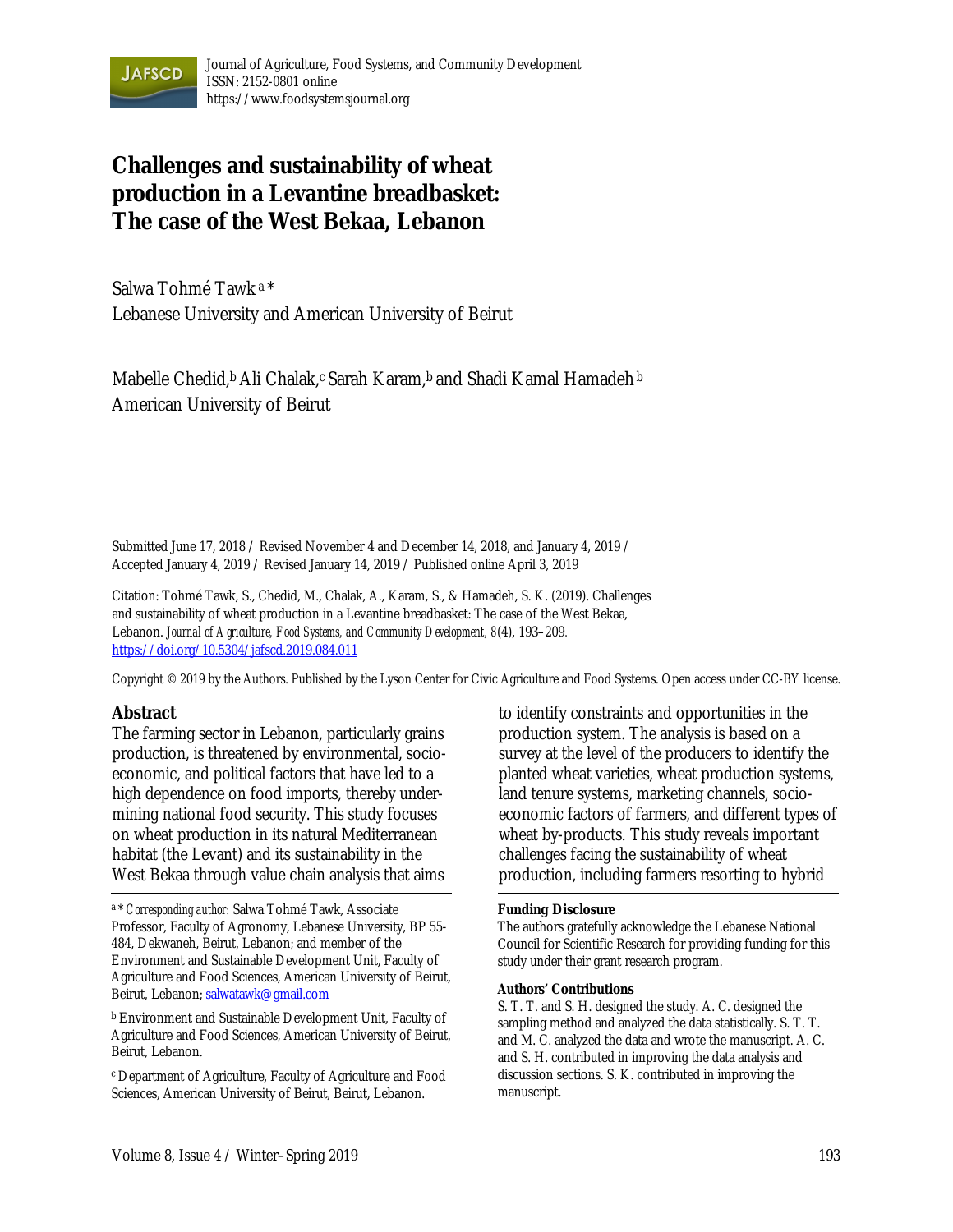wheat varieties, the dependence of farmers on wheat subsidies as an incentive, the lack of land tenure security, and the virtual absence of wellorganized cooperatives. On the other hand, our evidence suggests a strong dependence among wheat farmers on integrated production systems that promote agricultural sustainability. We conclude this report with recommendations to secure the sustainability of wheat production in West Bekaa in particular, and in Lebanon in general.

### **Keywords**

Farming Systems, Levant, Lebanon, Subsidy, Sustainability, Wheat

### **Introduction**

### *Sustainable Food Production*

Our food system has become highly globalized and industrialized, and the way our food is produced, distributed, and consumed has become unsustainable. This has thus contributed to unsustainable economies, environmental damage, and health problems (Caraher, Dixon, Lang, & Carr-Hill, 1999). In response to such constraints, localism has been proposed as a form of resistance against the homogenizing effects of globalization (Gottlieb & Joseph, 1997), and locally based food systems have become indispensable for attaining sustainable agriculture and food security (Allen, 2010).

 Local food systems (LFS) are those in which the production, processing, trading, and consumption of food are integrated to promote the environmental, economic, social, and nutritional health of a specific geographic area (Fisher, 1997). That being said, understanding the production value chains of crops, which is the primary aim of this study, can aid in the promotion of LFS by facilitating the identification of leverage points to effectively valorize local products and support local farmers.

 The Near East, an area characterized by a rich topographical diversity with an abundance of contrasting and changing environments, is home to both rich plant diversity and rich cultural innovations (McCorriston & Hole, 1991). It is one of the regions where numerous types of temperate-zone agriculture originated 10,000 years ago and where wild relatives and landraces<sup>1</sup> of enormous genetic diversity can still be found (McCorriston & Hole, 1991). Cereal culture, including cultivated strains of wheat and barley, originated in the Levant<sup>2</sup> and expanded northward from its natural Mediterranean habitats into central Europe in the 6th millennium B.C (Kislev, 1984). It traversed from the Fertile Crescent through northern Iran to central Asia, and westward to Europe through southwestern Anatolia (Quitta, 1971), and it expanded to the islands of Cyprus, Crete, and Malta in the 6th and 5th millennia B.C. (Follieri, 1973). However, the genetic diversity of many of the major crops and forage species in this region is threatened (Chalak & Sabra, 2015). In Lebanon, several wild relatives and landraces of important crops, including wheat, barley, food and forage legumes, and fruits trees, have been reported (Chalak & Sabra, 2015). Their conservation is crucial to sustain agricultural biodiversity and food security at the local and global level, as well as to sustain the livelihoods of local communities which are the main guardians of valuable agrobiodiversity (Anderson, 2003; Assi, 2005). In addition, these wild relatives and landraces are some of the main ingredients in a wide variety of traditional Lebanese processed foods, such as *kishk* (made of durum wheat and milk from local breed goats), *shankleesh* (a yogurtbased cheese), *dibs el roumman* (pomegranate molasses), dried fruits (figs, cherries, etc.), and edible wild plants commonly used in traditional cuisine. Investing in research that contributes to sustaining these landraces is therefore crucial to secure Lebanese culinary heritage, food security,

 $\overline{a}$  $1$  A landrace is "a dynamic population(s) of a cultivated plant that has historical origin, distinct identity and lacks formal crop improvement, as well as often being genetically diverse, locally adapted and associated with traditional farming systems" (Camacho Villa, Maxted, Scholten, & Ford-Lloyd, 2005, p. 373.

<sup>&</sup>lt;sup>2</sup> The Levant is considered to be part of southwestern Asia; it ranges from the southern borders of the Taurus Mountains in Turkey into the Sinai Peninsula. Its eastern border comprises the Middle Euphrates Valley, Palmyra basin, Gebel ed-Druz, and Azraq, as well as the El-Jafr basins (Bar-Yosef & Belfer-Cohen, 1989).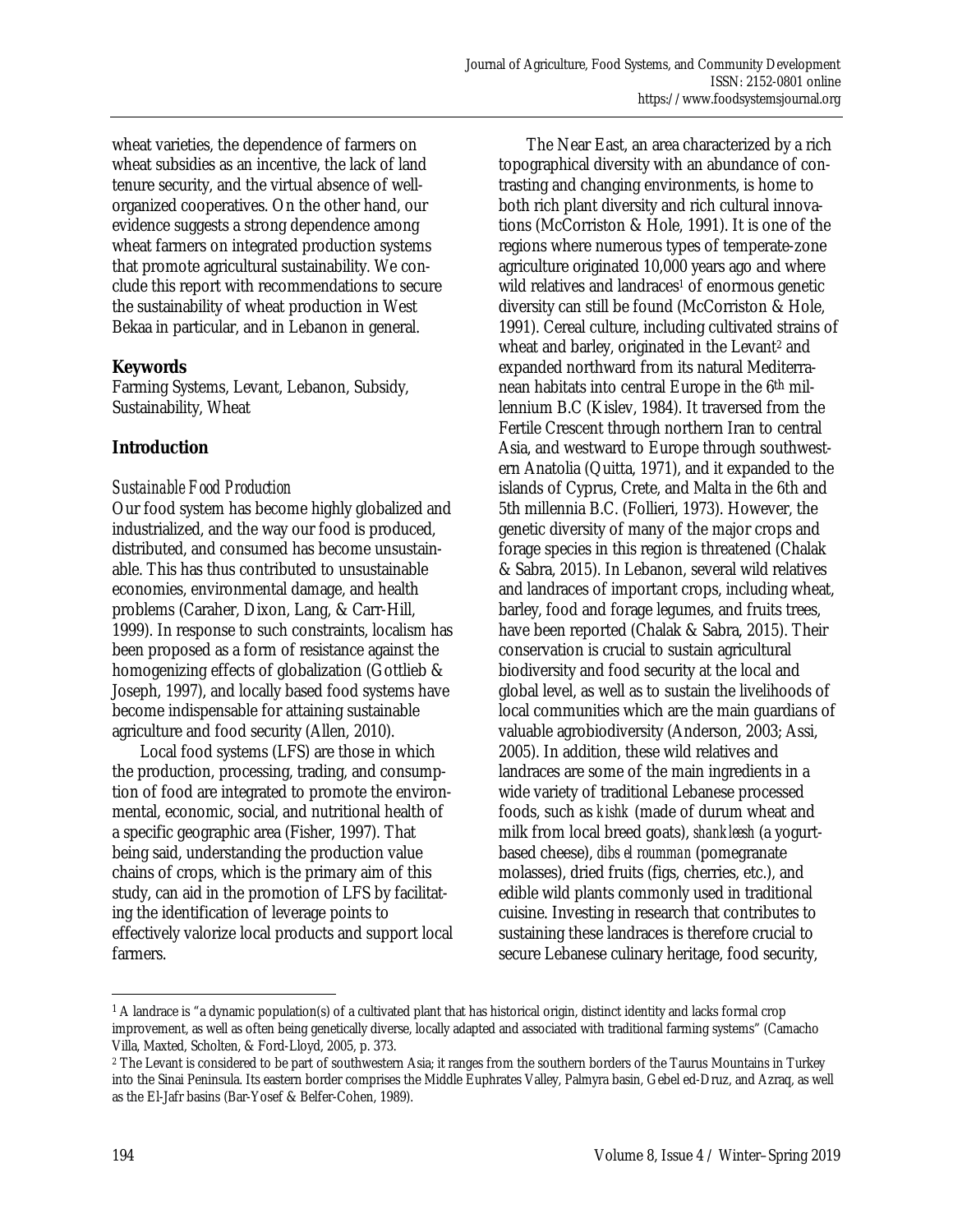and farmers' livelihoods.

 The sustainability of a certain product is assessed using three main criteria: environmental, social, and economic sustainability (Ohlsson, 2014). The social aspect of sustainable production addresses human rights, access to assets, and working conditions. The economic aspect considers a sustainable return on investment. Lastly, the environmental aspect involves the contribution to climate change and loss of diversity (Ohlsson, 2014). For the purpose of assessing the sustainability of wheat production in West Bekaa, this study examines the cultivated wheat varieties, production systems, and cultural practices adopted by farmers that affect environmental health. Additionally, this study explores the land tenure systems, marketing strategies, and socio-economic factors reflecting the socio-economic status of farmers who play a significant role in ensuring wheat sustainability. Finally, the study examines wheat by-products to highlight the importance of sustaining wheat for the conservation of Lebanese culinary heritage.

### *Wheat Production*

Wheat is a dominant staple grain, providing up to one third of the calories consumed in the Middle East and North Africa (MENA) region (World Bank, 2009). Although this region is the largest net importer of wheat in the world, wheat is the largest field crop by area in the region by far and is currently cultivated on about 26 million hectares (64 million acres) (Ahmed, Hamrick, Guinn, Abdulsamad, & Gereffi, 2013; Nigatu & Motamed, 2015). This area is expected to increase by about 0.4% annually through 2024 (Nigatu & Motamed, 2015).

 Wheat plays an important role in the Lebanese diet and is used, depending on the variety, to make different types of *borghol* (cracked wheat), *kishk* (cracked wheat fermented in yogurt), and flour (for *saj* bread). The total yearly consumption of wheat in Lebanon ranges between 400,000 to 450,000 tons (Harrigan, 2014), of which only about 130,000 tons are locally produced, and the rest imported (Food and Agriculture Organization of the United Nations [FAO], 2018). The region of Bekaa (Central and West) yields the highest production of

wheat (44% of the national total), followed by Baalbeck and Hermel (14%). Zero percent of production is reported in Mount Lebanon (Ministry of Agriculture [MoA] & FAO, 2012). Farmers identify landraces of wheat morphologically and by their culinary use. Farmers typically give these landraces local names that differ between regions. However, no research has investigated the in-situ preservation of wheat landraces and related it to the sustainability of the wheat production value chain.

 On the basis of the above-mentioned lack of research, this research analyzes the production value chain of the locally produced wheat and its sustainability.

### **Methodology**

This research surveys and evaluates wheat production and processing in West Bekaa. The methodology relies on the value chain analysis (Hellin & Meijer, 2006; Tohmé Tawk, Moussa, Hamadeh, &Abi Saiid, 2011; Tohmé Tawk, Abi Saiid, & Hamadeh, 2014) of wheat production, which includes a description of the agricultural practices used, the wheat varieties grown, and the marketing channels used by farmers. This value chain analysis reveals different constraints and opportunities in the production system, resulting in the assessment of its sustainability. Wheat varieties were identified based on the local terminology. However, it is worth noting that these varietal names might differ from one region to another and are not accurate indicators of the varieties; only DNA tests, which were not within the scope of this study, can help when comparing varieties.

### *Survey Procedure*

A survey was conducted during the summer of 2014 in the West Bekaa, a region known for wheat farming and processing of wheat by-products. A semistructured questionnaire that asked both openended and closed-ended questions was developed and comprised sections: (1) Screening questions, (2) Questions of adopted farming practices and farmer's knowledge, (3) Questions on the social sustainability, (4) Economic sustainability, (5) Socio-demographic questions, and (6) Wheat byproducts. The questions related to the sustainability of wheat were adapted from the sustainability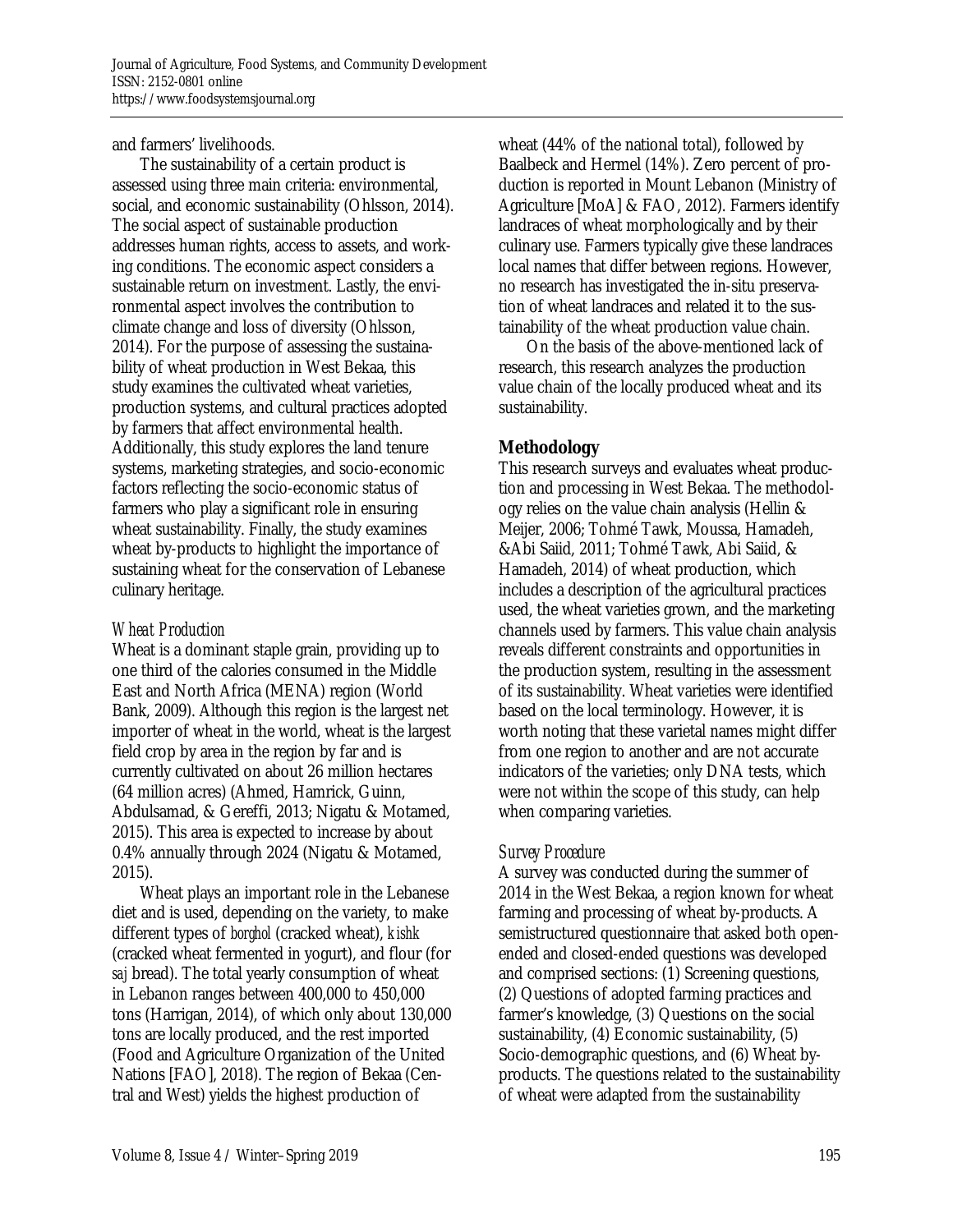indicators of the French model IDEA, Indicateur de Durabilité des Exploitations Agricoles (Zahm, Viaux, Vilain, Girardin, & Mouchet, 2008).

 A total of 63 farmers from the West Bekaa were interviewed. All producers were selected by means of snowball or chain sampling since they are sparsely distributed in the regions and no official registers are available for them to provide a sampling framework. It was difficult to achieve an accurate representative sample in the absence of any statistical data; however, respondents were selected in a way to achieve broad geographical coverage of the targeted region in order to avoid any selectivity bias. Wheat producers representing small and large-scale farms, ranging between 2 and 3000 dunums (0.2–300 ha or 0.5–740 acres), were selected with the help of local key informants. Out of the 63 respondents, 54 answered the tenancy question on whether they own or rent the land. Therefore, the nine who did not answer this question were dropped from the final sample used for analysis because this tenure data was essential to understand the wheat value chain. Collected quantitative and qualitative data were analyzed using STATA version 12.

### **Results**

The survey's results reveal that wheat is still a crop commonly planted in the West Bekaa on farms between 0.2 and 300 ha (0.5–740 acres) in size.

## *Environmental Sustainability*

### *Cultivated wheat varieties*

The names farmers use for wheat differ among regions and are not accurate indicators of the wheat varieties. Local wheat is specified as Baladi (local), Bekaii (referring to the Bekaa region), Asmar (brown wheat), Salamouneh (having elongated form), Howraneh (referring to the volcanic plateau Hawran in Syria), Ahmar (brown), Biyadi (white). Most traditional by-products—namely *bulgur, kishk,* and flour for traditional *saj* flat bread—are produced using these local varieties. Durum wheat (*kasi*) and soft wheat (*tareh*) are also planted.

 Farmers are offered improved wheat variety seeds from the Lebanese Agricultural Research

Institute (LARI) at subsidized prices (LARI & MoA, 2014). Based on the survey, 55% of producers in West Bekaa get their wheat seeds from LARI; the others buy their seeds from commercial agricultural suppliers in the area. The main varieties available at LARI (used by 18 producers) are called Miki, Lahen 2, and Lahen 3 (LARI & MoA, 2014), and Masara, introduced in 2000. Farmers also mentioned other names of wheat varieties provided by LARI: Saragolla and Italian. The varieties bought from commercial suppliers are Shem 1, Shem 2, and Shem 3. All producers mentioned that the hybrid varieties from LARI and commercial suppliers have higher yields than landraces and that landraces are rarely used due to their low yield.

### *Wheat production*

**Wheat production systems.** As defined by Madry et al. (2013), homogeneous farms are classified as one group or type of farm, representing a single farming or production system. In order to identify the different wheat-based production farms, we developed a typology based on selected criteria related to the crop sequence and the integration of other agricultural activities, such as crops and animal production. Five wheat-based production systems were identified:

- 1. **Wheat-fallow** (17%): Wheat monoculture system where only wheat is produced, and the land is kept fallow after harvest;
- 2. **Rotation of wheat and annuals** (42%): This is the prevailing system where wheat production is part of a crop rotation involving other annual crops, mainly chickpeas, potato, and other vegetables (tomato, cucumber, pepper, zucchini, etc.);
- 3. **Integrated wheat-livestock systems** (8%): Integrated livestock-wheat production system where only wheat is grown on the land and livestock production, mainly cow and/or small ruminants, is integrated with it;
- 4. **Integrated crop-livestock systems** (33%) including 2 subsystems:
	- a. **Rotation of wheat with annuals combined with animal production** (25%): Integrated crop-livestock system where wheat is combined with other annual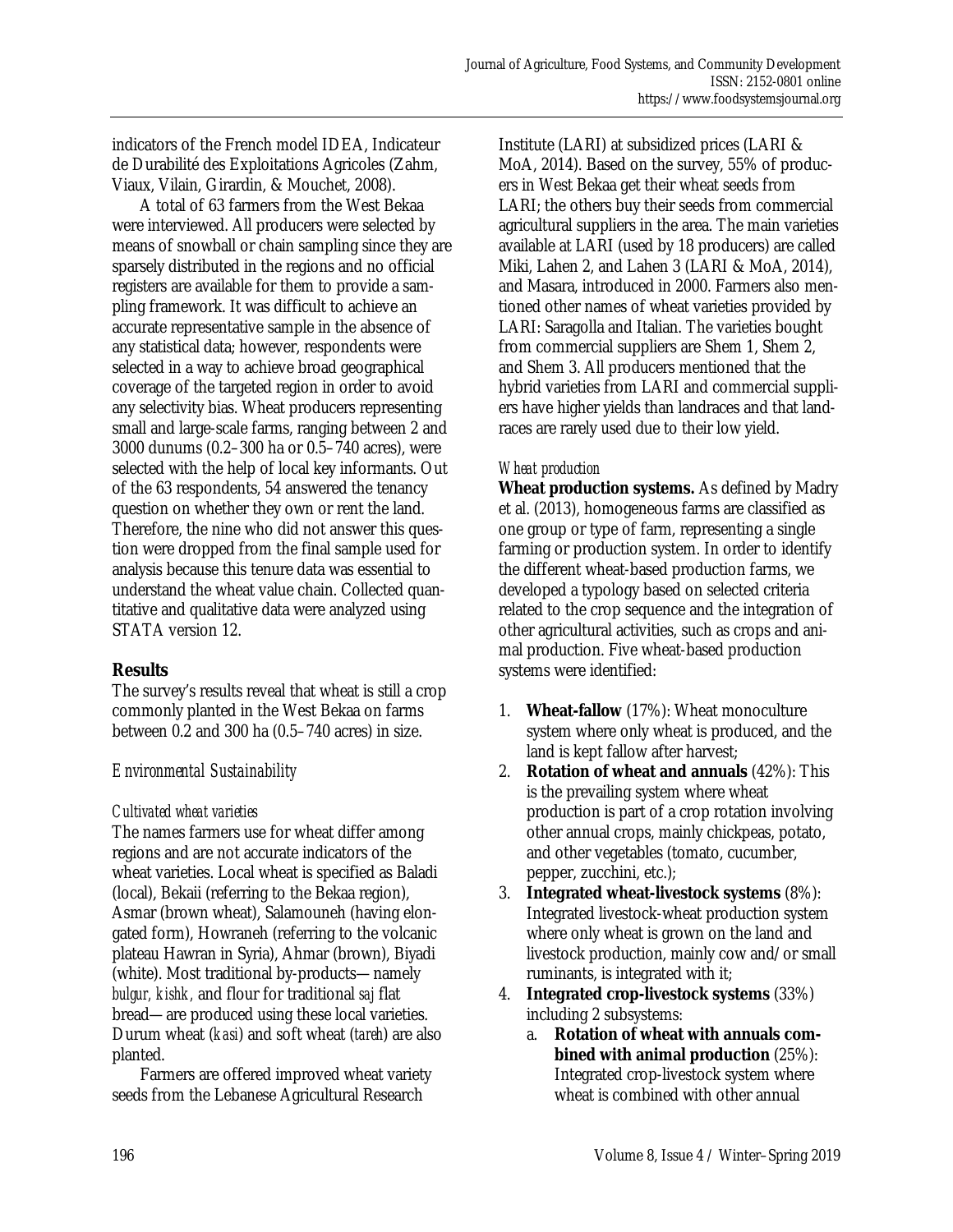crops, such as pulses or vegetables and animal production;

b. **Rotation of wheat with annuals combined with perennial crops and animal production** (8%): Integrated crop-livestock system where wheat is combined with annuals and orchards (fruit trees such as olives, apples, almonds, and vineyards), as well as animal production.

Wheat production combined

with animal production (Types 3 and 4) represents 41% of the sample in West Bekaa (Figure 1). Sheep and goat herds of the West Bekaa leave the mountain rangelands by mid-summer and migrate toward the plain to feed on crop residues (wheat and vegetables). Farmers who do not own animals lease their land to shepherds for an average fee of 3000 LBP/dn (about US\$2/0.1 ha) (US\$1=1,500 LBP; 1 dn [dunum]=0.1 hectare=0.25 acre) of wheat residues and 6000 LBP/dn (about US\$4/0.1 ha) of vegetable residues. From this arrangement, producers benefit from the organic matter left in the form of animal manure, which improves soil fertility. These results show the close links between wheat production and animal-keeping, thereby contributing to each other's sustainability.

 According to the results we obtained, the average area of wheat cultivation is 297 dn (30 ha or 73 acres) ranging between as low as 2 dn (0.2 ha or 0.5 acre) up to 3000 dn (300 ha or acres 740 acres).



Figure 1. Wheat-based Production Systems in the West Bekaa

The average wheat yield is 458 kg/dn (4580 kg/ha or 4,076 lbs./acre), ranging between 100 kg/dn (1000 kg/ha or 890 lbs./acre) and 800 kg/dn (8000 kg/ha or 7,120 lbs./acre), exceeding the average of 300 kg/dn (3000 kg/ha or 2,670 lbs./acre) reported in the latest national census (MOA & FAO, 2012).

**Cultural practices.** Sixty-two percent of the farmers irrigate once or twice and the rest irrigate 3 or 4 times. The plowing frequency varies between 1 and 3 times, depending on soil quality and the production system. Ninety-two percent of the farmers apply herbicides once per season; the remaining 8% do not apply herbicide. Farmers apply urea (43% nitrogen) once, at a rate of minimum 12 kg/dn (120 kg/ha or 107 lbs./acre) to maximum 80 kg/dn (800 kg/ha or 712 lbs./acre) (33.6 kg of net N/dn/season [336 kg of net N/ha/season or 299 lbs. of net N/acre/season]). Fifty-nine percent

|  |  | Table 1. Wheat Producers vs. Land Tenure and Land Dedicated to Wheat Production |
|--|--|---------------------------------------------------------------------------------|
|--|--|---------------------------------------------------------------------------------|

|              | Part of the land |     | All of the land |     | Do not follow the same<br>system every year |     | Total     |     |
|--------------|------------------|-----|-----------------|-----|---------------------------------------------|-----|-----------|-----|
| Land Tenure  | Frequency        | %   | Frequency       | %   | Frequency                                   | %   | Frequency | %   |
| Owner        |                  | 35  |                 | З   | 5                                           | 83  | 13        | 24  |
| Tenant       | 13               | 65  | 24              | 86  |                                             | 17  | 38        | 70  |
| Owner-Tenant |                  |     | 3               |     | Ο                                           |     |           |     |
| Total        | 20               | 100 | 28              | 100 | 6                                           | 100 | 54        | 100 |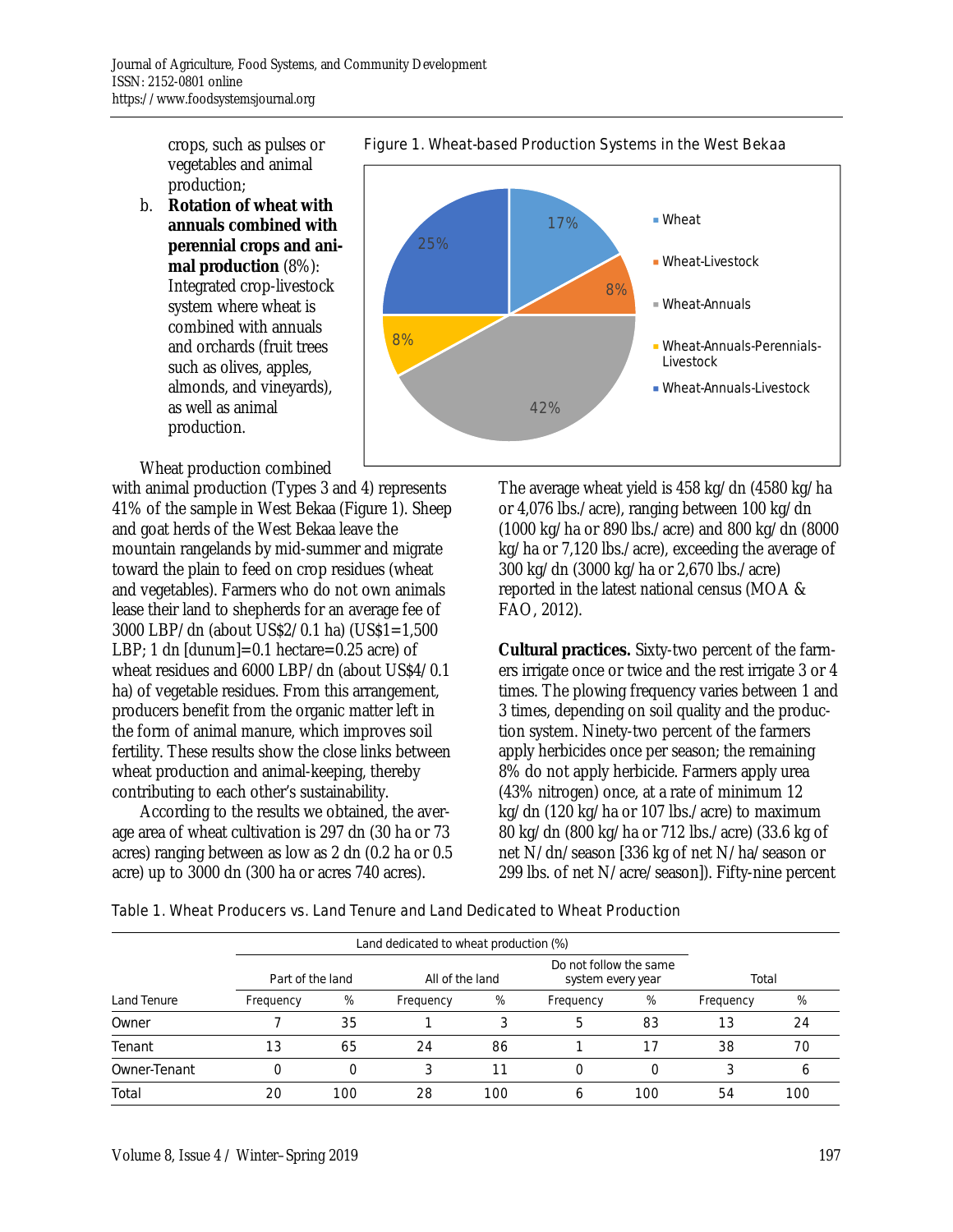|                     |              |       | Cropping System |     |           |     |           |     |
|---------------------|--------------|-------|-----------------|-----|-----------|-----|-----------|-----|
|                     | Wheat-fallow | Total |                 |     |           |     |           |     |
| Land Tenure         | Frequency    | %     | Frequency       | %   | Frequency | %   | Frequency | %   |
| At least part-owner |              |       | 3               | 15  | 8         | 40  |           | 23  |
| Tenant              |              | 100   | 17              | 85  | 12        | 60  | 37        |     |
| Total               | 8            | 100   | 20              | 100 | 20        | 100 | 48        | 100 |

#### Table 2. Land Tenure Versus Cropping System

Fisher's exact test *p* value is 0.000.

#### Table 3. Type of Marketing Channels Versus Land Tenure

|                           |           | Land Tenure |           |     |              |     |           |     |
|---------------------------|-----------|-------------|-----------|-----|--------------|-----|-----------|-----|
|                           | Owner     |             | Tenant    |     | Owner-Tenant |     | Total     |     |
| Type of market            | Frequency | %           | Frequency | %   | Frequency    | %   | Frequency | %   |
| Sold to state             |           | 29          | 29        | 88  | 2            | 67  | 33        |     |
| Direct sales              |           | 14          | 0         | 0   |              | 33  |           |     |
| Sales through a<br>dealer |           | 57          | 4         | 12  | 0            | 0   | 8         | 18  |
| Total                     |           | 100         | 33        | 100 | 3            | 100 | 43        | 100 |

#### Table 4. Type of Marketing Channels Versus Mean Cultivated Area in Dunums

| Type of market         | Mean (cultivated area in dn   ha   acre) |
|------------------------|------------------------------------------|
| Sold to state          | $375 \mid 37.5 \mid 93$                  |
| Direct sales           | $205 \mid 20.5 \mid 51$                  |
| Sales through a dealer | $148$   14.8   37                        |

of the producers do not use pesticides, whereas the remaining 41% spray 1 to 2 applications, which is not intensive compared to the amount used for vegetable production. In addition, 95% of producers do not apply manure.

### *Socio-Economic Sustainability*

#### *Land tenure systems*

In the West Bekaa, most of the wheat producers are tenants (70%), and almost 86% of those produce only wheat on the land. Owners represent 24% of producers and tend to grow wheat on just part of their land. Based on the survey results, the remaining land is cultivated with perennial crops such as fruit trees (cherries, apples, grapes, olives, and almonds). Few producers (6%) are tenants and owners simultaneously and tend to cultivate only

wheat. Owner-tenants are farmers who own part of their tended land and rent additional land. In addition, 6 producers reported that they do not follow a regular system every year (Table 1). Land tenure is not significantly correlated with the size of the farm.

 A Fisher's exact test looked into the potential relationship between land tenure and cropping system. Farmers that are owners on all or part of their tended lands are grouped into one category, "at least part owner" (Table 2). Results show that integrated crop system farmers (i.e., farmers who combine animal production with wheat and possibly annuals) are significantly less likely to be tenants than either wheat-fallow or wheat-annuals farmers (*p* value=0.000). This is somewhat expected, as integrated cropping systems are more demanding in terms of investment and have potentially longer return periods than either of the other two systems; therefore, they would require more secure access to land. The results come from 48 respondents, as 6 out of 54 did not answer this question.

### *Marketing strategies*

Most wheat growers (94%) produce wheat for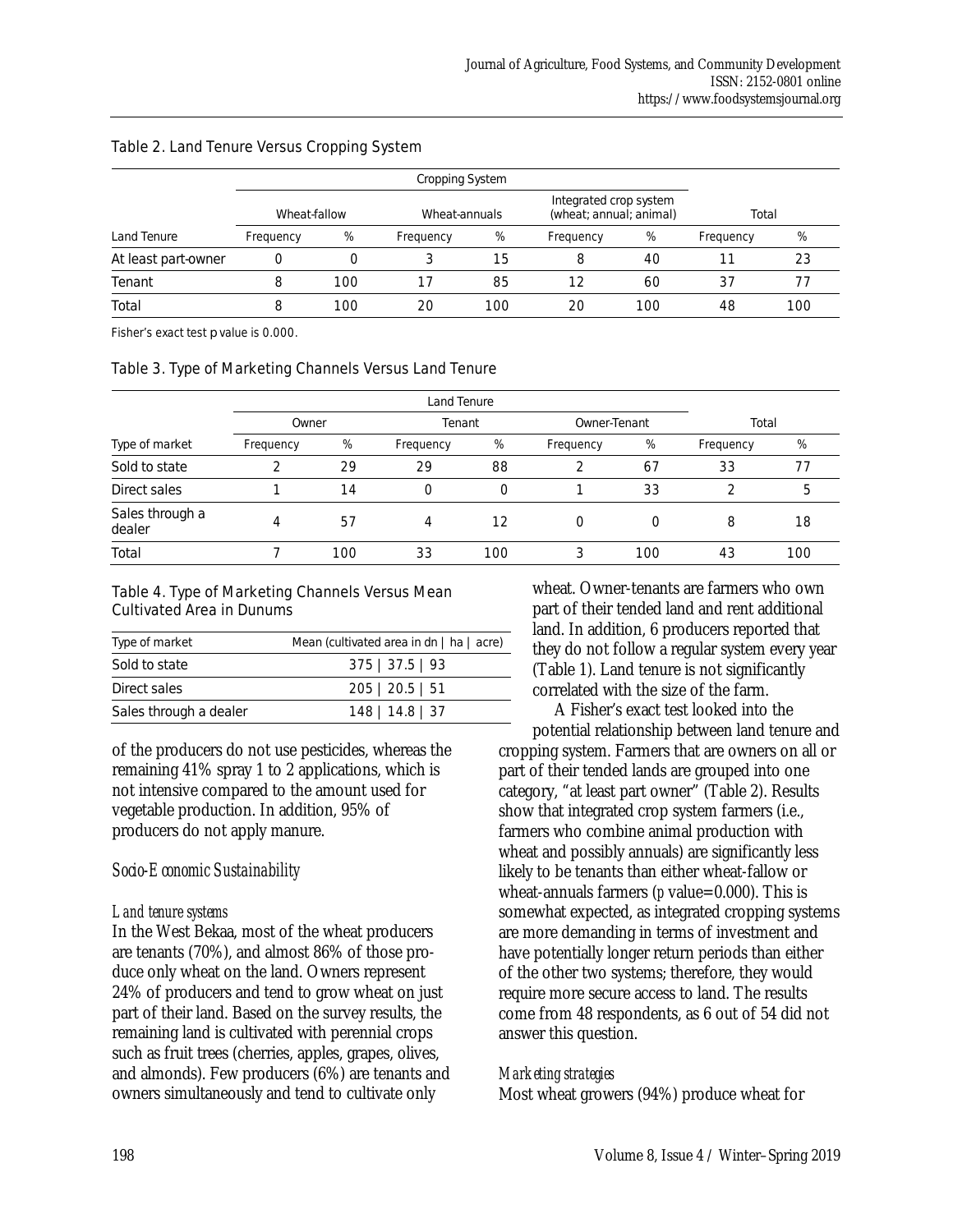| Agriculture as the only | I member  |     | 2 members |     | 3 or more |     | Total     |     |
|-------------------------|-----------|-----|-----------|-----|-----------|-----|-----------|-----|
| source of revenue       | Frequency | %   | Frequency | %   | Frequency | %   | Frequency | %   |
| Yes                     |           | 37  |           | 14  |           |     | 10        | 24  |
| No                      | 12        | 63  | 12        | 86  |           | 89  | 32        | 76  |
| Total                   | 19        | 100 | 14        | 100 |           | 100 |           | 100 |

#### Table 5. Number of Household Income Earning Members and Agriculture as Only Source of Revenue

Fisher's exact test p value is 0.258

#### Table 6. Agriculture as the Only Source of Revenue With Respect to Total Surface of Area Cultivated

| Agriculture as the only<br>source of revenue | Frequency | Total Surface Area<br>cultivated (Mean) (dn) | Standard deviation |
|----------------------------------------------|-----------|----------------------------------------------|--------------------|
| Yes                                          | 1 2       | 169.1                                        | 1971               |
| No.                                          | 35        | 348.8                                        | 709.9              |

Wilcoxon rank-sum test *p* value is 0.48

commercial purposes. Almost half market more than 50% of the yield, while the other half sells their entire yield. The marketing channels vary according to the land tenure system adopted by the farmer (Table 3) whereby tenants tend to sell to the state more than to owners. The results are from 43 respondents, as 11 out of 54 did not answer this question.

 Moreover, when looking at the type of marketing versus the mean cultivated area, we found that the producers with the largest areas tend to sell to the state (Table 4). This is likely because the payment is delayed for few months after the harvest, and only large-scale or well-capitalized farmers can sustain themselves without relying on immediate cash. Hence, small-scale farmers tend to sell to dealers or traders at lower prices (sometimes at only a third of the state price) in order to receive payment quickly and before the quality of the product deteriorates.

 In addition, most farmers are not organized in cooperatives. Only 15% are members of an agricultural cooperative, and not necessarily a wheat production cooperative.

#### *Socio-economic Factors*

**Age.** Our results show that the majority of farmers are older than 40 years of age: 52% are older than

60, 40% are between 40 and 59 years of age, and only 8% are younger than 40.

### **Agriculture as the only source of revenue.**

Twenty-four percent of interviewed wheat producers rely on agriculture as

their only source of revenue. The contribution of family members to the household income (Table 5) reveals that when the farmer (head of the family) specializes in agriculture, there are fewer household members involved in other economic activities. However, Fisher's exact test returns a *p* value of 0.258, indicating that the above trend is not significant. Note that these results pertain to 42 respondents out of 54 for either of the two questions "number of household members" and "agriculture as the only source of revenue" as the nonrespondents may have judged the information to be personal and confidential.

 Furthermore, we looked at how agriculture as the only source of income relates to the total surface area cultivated by the farmer. Table 6 shows that, on average, a farmer who relies solely on agriculture for income cultivates a smaller surface area than a farmer who does not. One can speculate that full-time farmers as a category tend to be smaller. This said, a two-sample Wilcoxon rank-sum (Mann-Whitney) test indicates that the difference between the two average surface areas is not significant  $(p=0.48)$ .

**Subsidy.** The government of Lebanon assists local wheat farmers in the form of subsidies. The subsidy is handled by the General Directorate of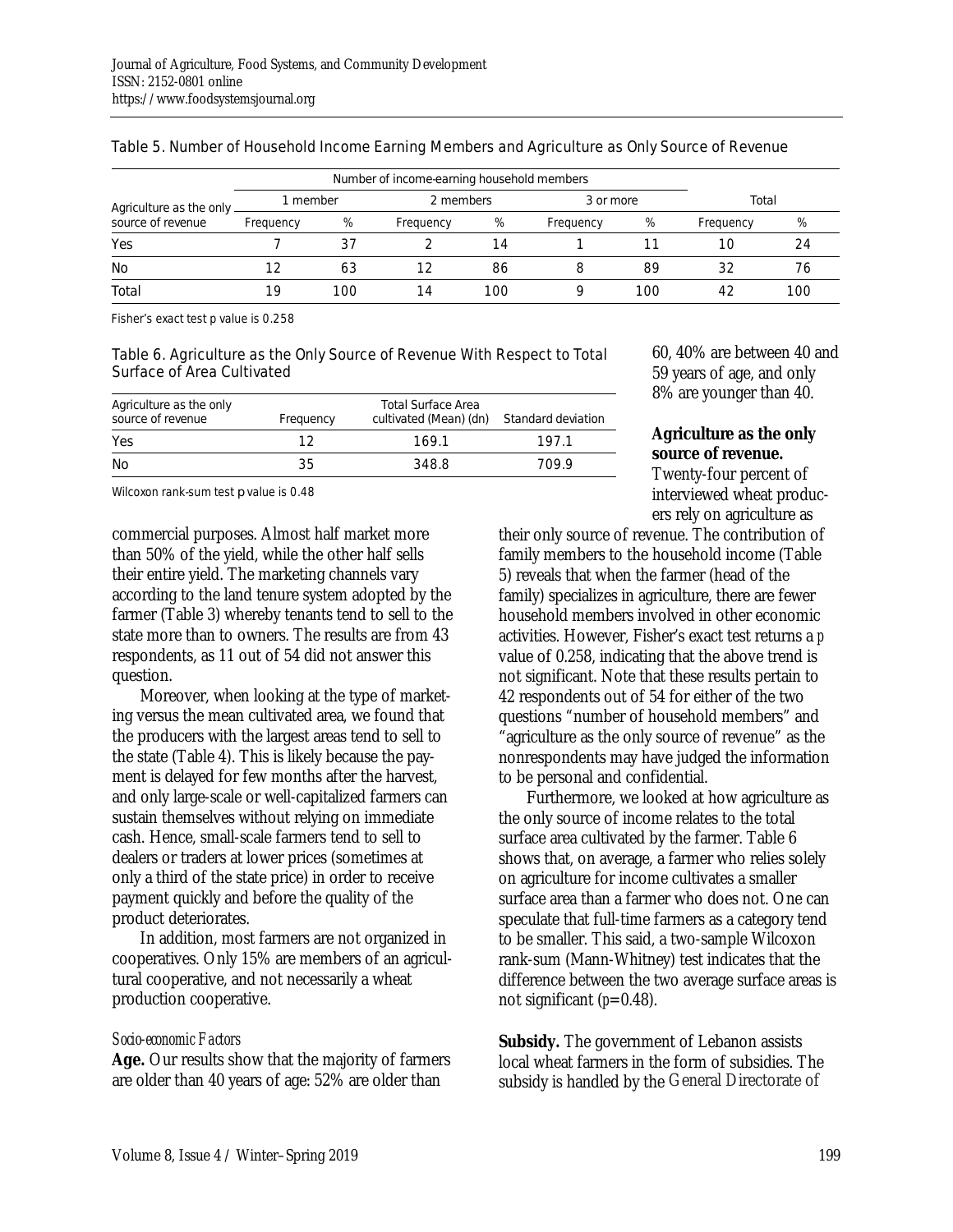Cereals and Sugar Beet Subsidy (GDCS), which is under the jurisdiction of the Ministry of Economy and Trade. According to the GDCs, "The subsidy was designed to shield farmers from the fluctuations of international wheat prices" (Blominvest Bank, 2016, p. 5). The GDCS purchases the wheat from the farmers at a set price and then sells it at international market prices.

 When producers were asked whether they would continue cultivating wheat if the government no longer subsidized the wheat production in Lebanon, about 42% of them answered that they might or definitely would stop growing wheat. Among all producers, only 9% responded that they would "definitely continue" growing it, and 17% answered that they would "maybe continue" growing it (Table 7).

 For the majority of surveyed farmers (75%), wheat is planted is mainly for rotation purposes to rest the land. This means that wheat production is rotated with annuals and may also involve animal production. This is encouraged by the subsidy that compensates for part of the production cost.

### *By-products of wheat*

Wheat by-products include bulgur and kishk. Bulgur is dry cracked wheat and is a traditional product heavily used in the Lebanese diet. Kishk is a traditional dairy product prepared with bulgur fermented in milk or yogurt. Among the wheat producers from the West Bekaa, 51% do not process their wheat, while the remaining 49% transform it into kishk alone or bulgur alone, or both kishk and bulgur (60%, 10%, and 30%, respectively).

 Women are mainly involved in food processing activities rather than wheat production activities. In fact, nearly all of the surveyed wheat producers are males (98%). However, females are involved in kishk processing.

### *Bulgur production*

Our results show that bulgur is either purchased from mills or produced at the household level. Most of the processors used similar practices in the

#### Table 7. Decision Taken by Producers for Growing Wheat if Subsidy Is Stopped

| Decision of producer                  | Frequency | %   |
|---------------------------------------|-----------|-----|
| Definitely continue growing           |           | g   |
| May continue growing                  |           | 17  |
| Hope will be able to continue growing | 11        | 26  |
| Might stop growing                    | 9         | 21  |
| Will definitely stop growing          | 9         | 21  |
| Will try growing in a year            | っ         |     |
| Don't know                            |           |     |
| Total                                 | 43        | 100 |

processing of bulgur. Of the producers, 69% process bulgur indoors, while the rest process it outdoors. Most of the producers (83%) market less than 50% of their total bulgur and retain the rest for home consumption, as bulgur is a main ingredient in the traditional Lebanese cuisine.

### *Kishk production*

Kishk is mainly produced by women. Kishk production is a major constituent of household traditional food preservation and diet. It is a traditional, artisanal product and is a family activity carried out at the household level and led by women. None of the producers is 100% commercial, since kishk is a traditional preserve for home consumption. Based on our data, the average production of kishk ranges between 5 to 500 kg (11 to 1,102 lbs.) per year per producer or group of producers.

## **Discussion**

## *Environmental Sustainability*

### *Wheat varieties*

The current study reveals the strong dependence of wheat farmers on improved wheat varieties. None of the identified farmers reported using local landraces. Further investigation and research are needed to identify producers using landraces, the origin of these seeds, and the reasons for continued use. Conserving the diversity of wild relatives has become a priority for promoting food security in the face of the devastating impacts of climate change. Crop wild relatives are adapted to a diverse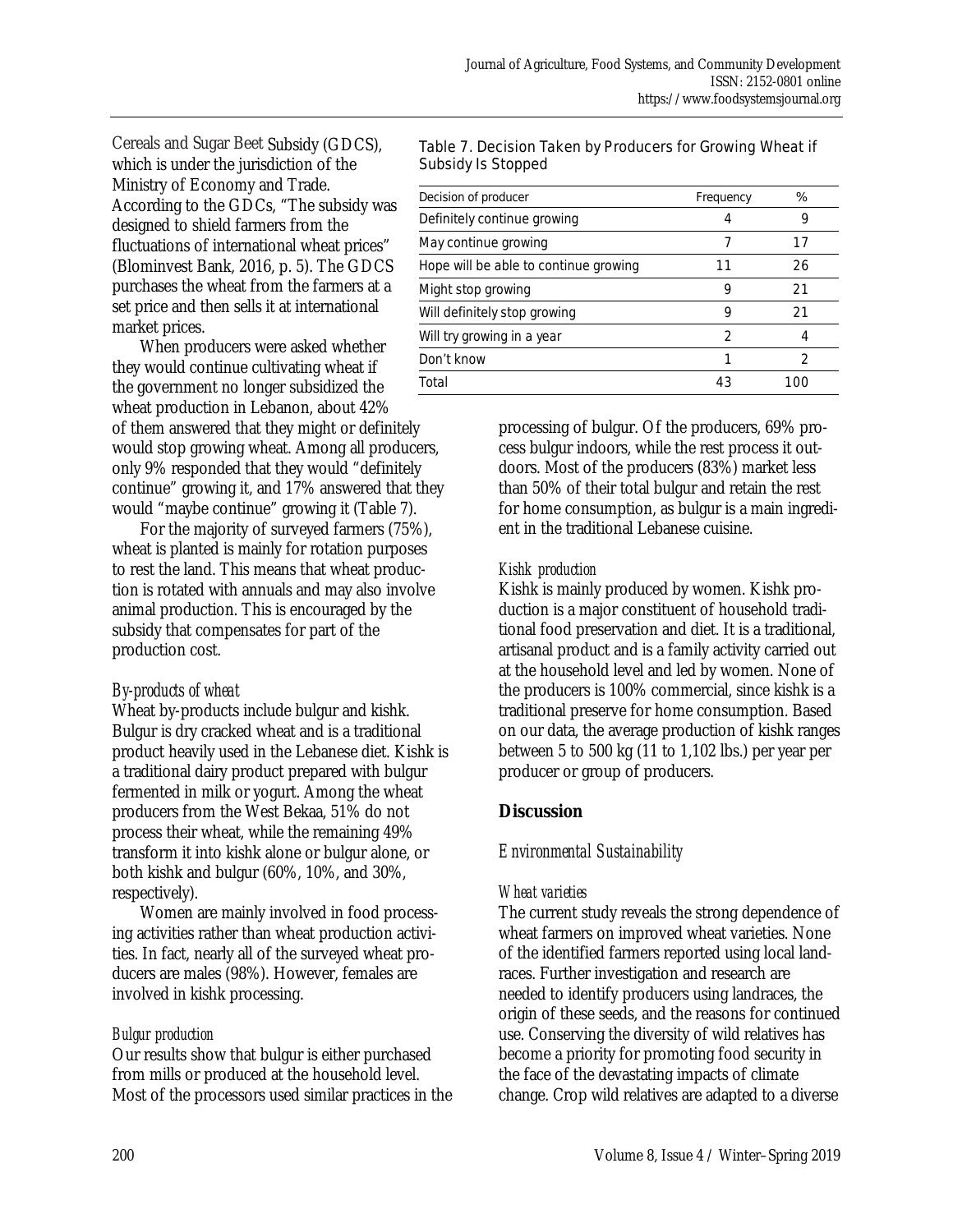range of habitats and hold genetically important traits, such as biotic and abiotic stress resistance, and thus able to enhance yield and production stability (FAO, 2008; Guarino & Lobell, 2011; Maxted, Ford-Lloyd, Jury, Kell, & Scholten., 2006; Vollbrecht & Sigmon, 2005). Therefore, conserving wheat landraces is vital for the enhancement and stability of wheat production. Wheat landraces considered a reservoir of genes that plant breeders need in their wheat improvement programs—could be conserved through both *ex situ* and *in situ* preservation methods.3 Although *ex situ* holds potential for safeguarding genetic resources, it must be complemented by *in situ* conservation that maintains the evolutionary dynamics of the wild varieties (Esquinas-Alcázar, 2005). Acknowledging the roles of peasants, farmers, pastoralists, and their traditional knowledge is vital for conserving agrobiodiversity. In addition, if farmers lose access to their wild crop relatives, they lose control over their heritage, as well as have reduced potential for benefiting from sustainable and highly productive agricultural practices, which are both a cause and a consequence of biodiversity (Grain, 1996). Therefore, considering *in-situ* preservation would ensure the conservation of precious genetic resources for future generations.

 Few projects have been implemented to support *in-situ* conservation and sustainable use of biodiversity in Lebanon. Most studies follow the community-based approach and work with local communities, farmers, and NGOs with a focus on crops of global significance for food and agriculture (Tohmé Tawk et al., 2014). Assi (2005) conducted agro-ecological and eco-geographic studies, as well as socio-economic, indigenous knowledge, and botanical surveys in some rural villages and found the presence of several wild relatives of wheat, such as *Aegilops spp.*, *Triticum dicoccoides*, *T. urartu,* and *T. boeoticum* species in two sites in the Bekaa Valley, Ham and Maarabon. These wild species are the ancestors of the currently used local landraces of durum wheat such as *Hourani, Bekaii, Salamouni, Douchani,* and *Nabeljamal.* However, as revealed by farmers in the current study, the hybrid varieties from LARI and commercial suppliers have higher yields than landraces, which are rarely used due to their low yield. Therefore, providing the right incentives for planting and conserving wheat landraces and considering *in-situ* conservation of wild crop varieties as a national priority hold significant potential for managing agrobiodiversity, preserving Lebanese cultural heritage, and enhancing food security.

#### *Wheat production systems*

The current study reveals the close interaction between wheat production and animal husbandry, in which 41% of the farmers integrate the two production systems. According to the IDEA method, production systems combining crops and livestock are more sustainable than other systems (Zahm et al., 2008). A sustainable agricultural production system must address five main factors: (1) supplying consumers' needs, (2) preserving the environment through the stewardship of resources such as land and water, (3) using on-farm resources efficiently, (4) sustaining the economic viability of farmers, and (5) improving the quality of life for producers and society (Sassenrath et al., 2009; Walters et al., 2016). Integrated agricultural production techniques are one way to accomplish these sustainability goals. The integrated production system combines crop and livestock inputs and outputs to promote environmentally beneficial farming practices (Boller at al., 2004; Hendrickson, Hanson, Tanaka, & Sassenrath, 2008). In addition, it minimizes farmers' risks by diversifying activities, hence permitting farmers to expand their marketing channels (Hendrickson et al., 2008).

#### *Cultural practices*

Agrochemical use is common among wheat farmers (92% apply herbicides and 41% apply other pesticides). Agrochemicals, while applied to enhance crop yields and protect crops from pests, also increase the costs of food production and cause serious undesired side effects, including environmental contamination and health problems (Carvalho, 2006).

 $\overline{a}$ 

<sup>3</sup> *Ex situ* refers to the conservation of genetic resources off-site, such as in gene banks. *In situ* refers to the conservation of genetic resources in the wild and on farms, and it is often associated with traditional subsistence agriculture (Altieri & Merrick, 1988).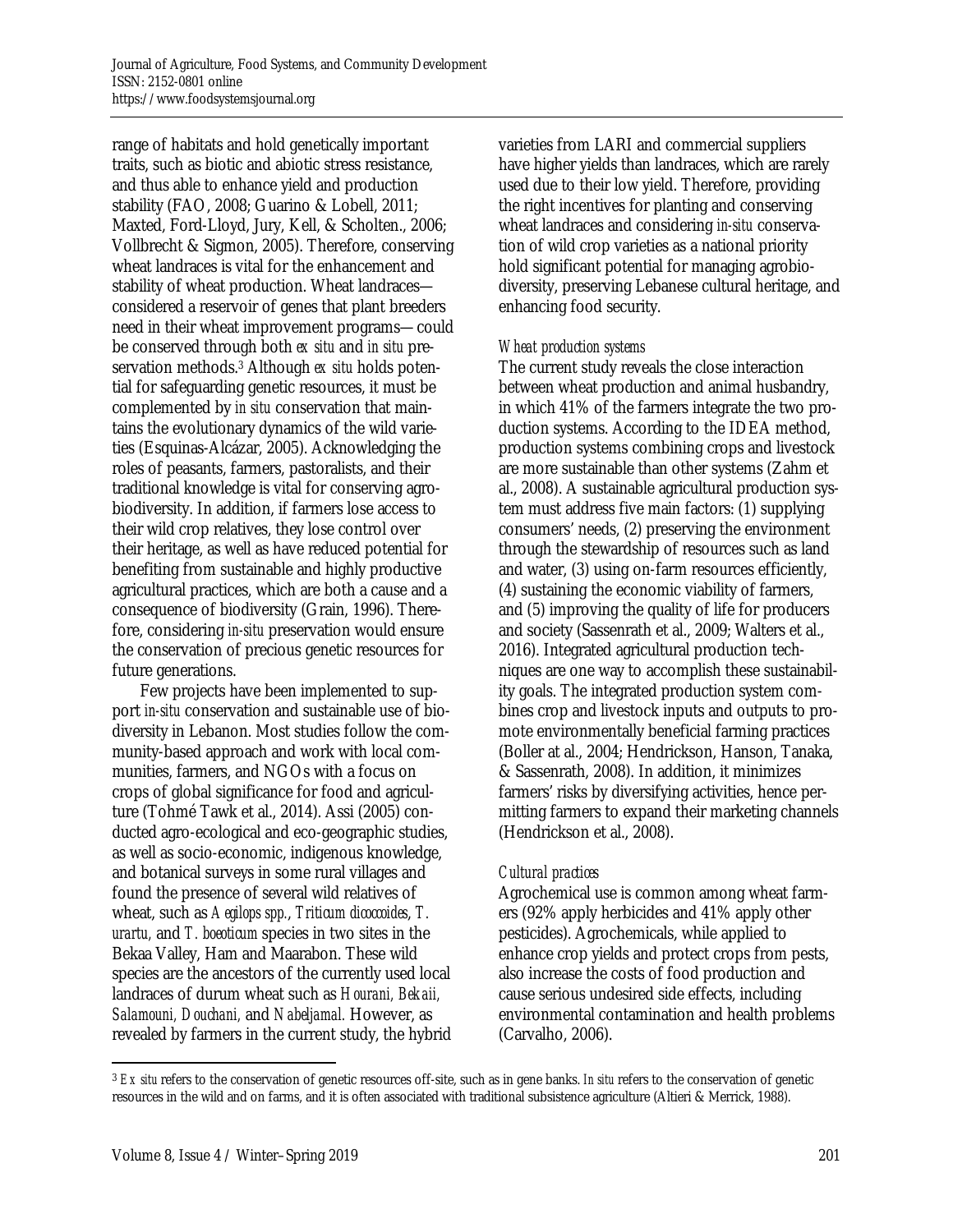On the other hand, manure plays an important role in crop production and soil improvement. It promotes microbiological activities and phosphorus cycling in the soil, as well as reduces runoffs and decreases soil loss (Gilley & Risse, 2000; Parham, Deng, Raun, & Johnson, 2002). Yet only 5% of surveyed wheat farmers apply manure.

 All wheat farmers plow their fields, and some even practice excessive plowing. However, the notill agricultural approach has been proven very efficient in minimizing soil and crop residue disturbance, minimizing erosion losses, controlling soil evaporation, sequestering carbon in soil, and reducing energy needs (Lal, Reicosky, & Hanson, 2007). Soil management is vital for the sustainability of production systems.

 Among the drivers that affect production systems and cultural practices is knowledge. In Lebanon, farmers lack access to effective extension services (Qamar, 2012). Access to knowledge would be vital to reducing the application of agrochemicals and promoting organic farming, both of which would be promising for environmental and public health. Knowledge management and sharing as well as adequate extension services in Lebanon can effectively enhance the efficiencies of the farmers' agricultural production systems and sustain local wheat production.

### *Socio-Economic Sustainability*

### *Land tenure systems*

Land tenure plays a vital role in farmers' livelihoods and livelihood strategies because the size of holdings shapes resource use and its allocative efficiency. Ownership additionally shapes land-based power in the society, the distribution of material wealth and income, and the right to transfer property (Sadr, 1972).

 Land tenure systems in Lebanon have not benefitted the majority of farmers since 19th-century Ottoman rule, followed by the French mandatory powers. Since then, collective ownership was suppressed, often at the behest of real estate interests. This then facilitated mortgage lending by marketing the land and making it a real commercial commodity that is officially sold and licensed, hence allowing individuals and foreign companies to freely

trade land. As soon as the collective types of ownership and semi-nomadic farms vanished, cultivators were exposed to excessive risks and resorted to borrowing, in which they lacked any guarantee or security of tenure (Daher, 1974; Sadr, 1972). In addition, as governments invariably aim to ensure participation of agriculture in the global trade and economy, the result has been the concentration of land ownership with national or foreign capital in the most productive areas. These areas are subject to more mechanized, irrigated, and specialized forms of production, open to long value chains, and driven by exports and large-scale distribution. This has resulted in further fragmentation of smaller holdings and the emergence of landless farmers (Bush, 2016). Today, big landowners, representing only 2% of this sector, control over 30% of agricultural land. However, small farmers, who represent over 95%, occupy only half the agricultural area (Zurayk, 2012a). This is reflected in the current study, where only 24% of surveyed farmers own land. In addition, tenants, lacking security over land, are more likely to adopt monoculture production (85% of surveyed tenants produce wheat on all their land) while owners, representing 16% of producers, tend to grow integrated wheat with other perennial crops (see Table 1). Offering farmers guarantee over land tenure would permit them to invest in sustainable production systems.

### *Marketing*

The GDCS in Lebanon purchases wheat produced by local farmers at a guaranteed price and sells it at international market prices to the 13 mills operating in the country (Ministry of Finance [MoF] & United Nations Development Programme [UNDP], 2012). However, as this study reveals, not all farmers sell their wheat to the directorate, despite the encouraging prices, and prefer to sell directly in the market to avoid the bureaucratic procedures and delay in payments by the government. Therefore, poor farmers who lack capital and cannot sustain themselves without relying on immediate cash do not have many marketing choices other than selling at low prices to dealers or traders who end up receiving the highest share of production.

Moreover, farmers are not organized in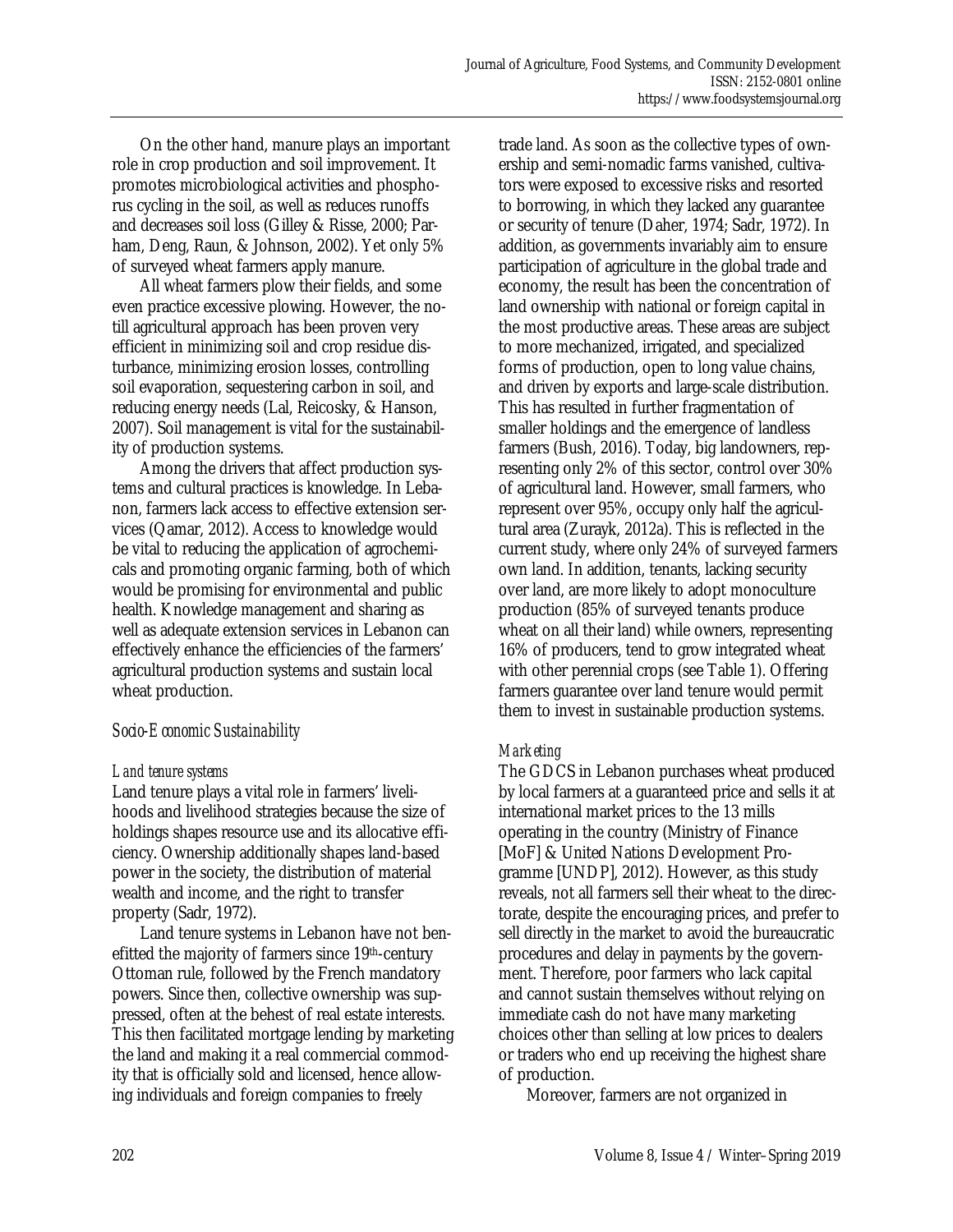cooperatives; the farming sector in Lebanon lacks substantial cooperatives (Markou & Starvi, 2005). This prevents farmers from gaining leverage in purchasing inputs and marketing their products. Cooperatives can play a vital role in supporting farmers' production and marketing strategies.

#### *Socio-economic factors*

Farming as a profession has become dominated by the aging; farmers around the world are aged between 50 to 60 years old on average (Global Forum on Agricultural Research [GFAR], 2016). This was reflected in this study, where 90% of surveyed wheat farmers are above 40 years old. Farming needs a change in image to attract young people. Young people must understand the value of farming and must be encouraged to become the future of agriculture (GFAR, 2016; Vargas-Lundius, 2011).

 Disguised under the façade of food security and modernization, policies undertaken in the MENA region in general have tended to ignore local rural conditions of poor people, especially farmers, landless people, and females, hence challenging rural well-being. Moreover, farmers' voices have always been absent from the family farming debate and the policies shaping agriculture and food security (Bush, 2016). In addition, protecting local agricultural production in Lebanon through quotas, tariffs, licensing procedures, etc., has been restrained because of Lebanon's participation in all international treaties and organizations advocating free trade (Markou & Starvi, 2005). Lebanese farmers as a result have been trapped in poverty.

 The Lebanese government has been trying to promote farmers' activities by subsidizing loans and subsidizing specific agricultural products such as wheat. The extent of wheat producers' dependence on government subsidies is affected by international markets and climatic conditions. In 2007 and 2008, for instance, when the price of wheat on the international market was high enough that the farmers sold their entire production directly to the market, no subsidy was made by the treasury to the General Directorate of Cereal and Sugar Beet (GDCS) (MoF & UNDP, 2012) leading to a decrease in the number of farmers who benefited. However, in 2010, poor climatic conditions and

floods affecting wheat yields, especially in the Bekaa region, were a major factor in decreasing the national wheat production. This put farmers in more need of government support than ever. Therefore, government support is vital, especially since wheat is a sensitive product, highly affected by international markets and climate change. The importance of government support for the sustainability of wheat production is revealed in this study, where only 8.5% of the producers said they would continue growing wheat if the government were to refrain from subsidizing wheat production.

 However, such subsidies are not enough to secure farmers' livelihoods and sustain the Lebanese farming sector. This is clearly reflected in the current study by the large number of farmers specializing in agriculture, complemented by a large number of their family members involved in offfarm activities (Table 3). Wheat production in particular, and the agricultural sector in general, are under threat in Lebanon; ensuring their sustainability requires action.

 Promoting farmers —especially the poorest small-scale producers who face extensive threats and are trapped in poverty—is a prerequisite for ensuring agricultural sustainability. Farming in Lebanon could be supported by targeted policies addressing small producers, farmers, workers, and local society. The laissez-faire economy of Lebanon, which has been deployed since the independence. has been shaping agrarian change and imposing serious challenges to farmers, and has been exacerbated by the lack of policies securing their livelihood strategies (Zurayk, 2012a). Farmers would benefit greatly from policies focusing on (1) access to resources; (2) organization of the farming sector, allowing farmers to gain a substantial portion of added value; and (3) collective organization of small-scale family farmers through associations, cooperatives, and informal groups. Together these policies would support the farmers' access to economies of scale for some of their activities as well as their participation in social and political dialogue (Bush, 2016). In addition, enhancing the social policies would offer small-scale farmers more security and empowerment. Such policies would include protecting farmers, including the right to retirement for old farmers (both men and women) and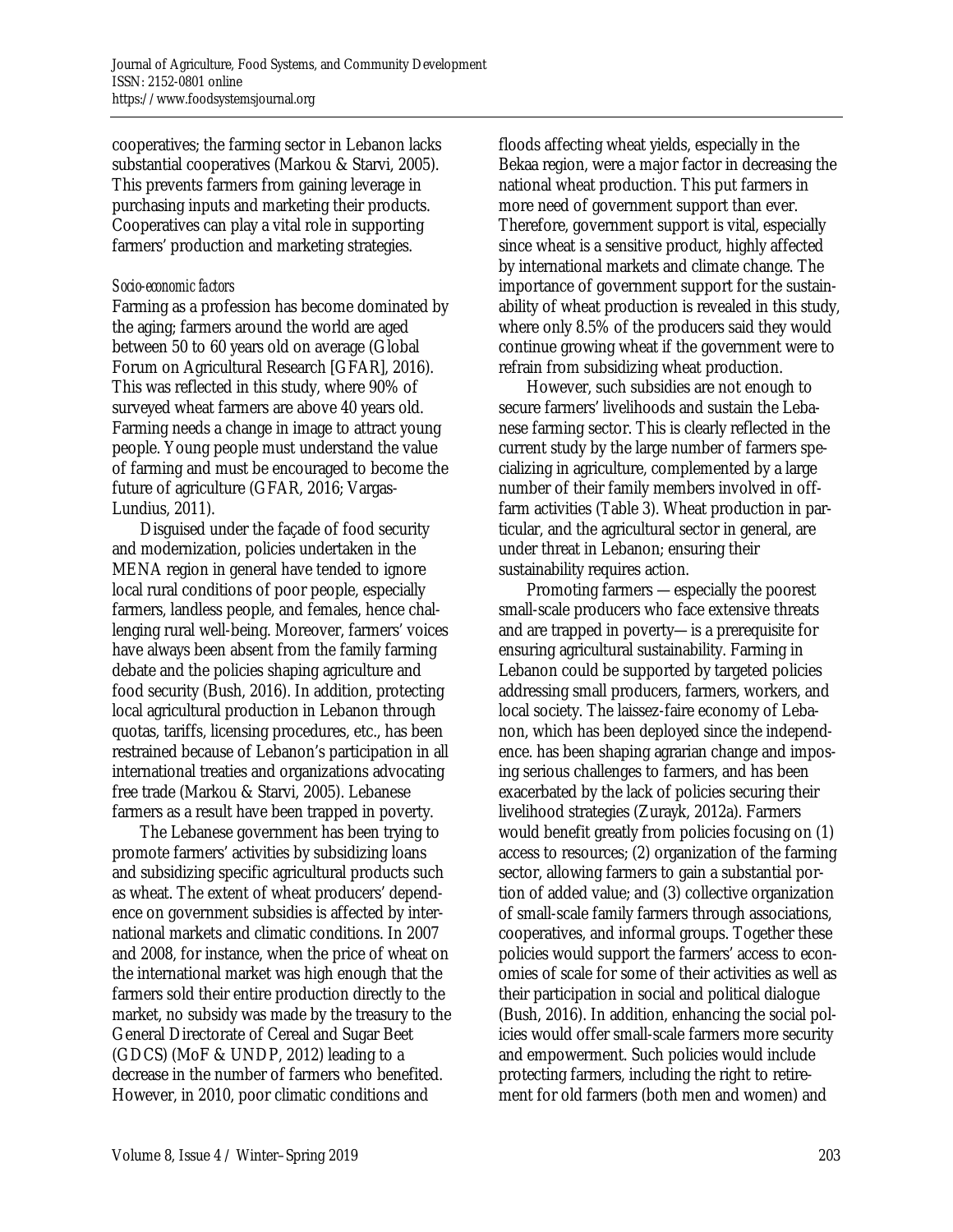their access to quality education and healthcare, as well as provision for value systems (e.g., child labor, gender equality, access to cultural services). Regional rural development policies including the emergence of secondary towns, roads, social and cultural infrastructure in rural areas, and safety for people and property would also promote rural and cultural sustainability.

### *By-products of Wheat*

Among the surveyed wheat producers from the West Bekaa, 49% process their wheat into either kishk alone, bulgur alone, or both kishk and bulgur. Bulgur and kishk are produced mainly for home consumption, which indicates that these production chains can, or are, playing a role in food security and income-generating activities. These products are traditional food reflecting culture and history, but their conservation has been threatened by commercially produced products (Chedid, Tawk, Chalak, Karam, & Hamadeh, 2018). Chedid et al. (2018) investigate the production chain of traditional kishk in the West Bekaa, revealing that kishk production has not been affected by the changes that have occurred in the wheat sector, including the introduction of new wheat varieties. Replacing the traditional wheat landraces with improved hybrid varieties might deprive these traditional products of their original identity and added value. Theus wheat sustainability is essential for sustaining Lebanese culinary heritage. More attention should be given to the analysis and conservation of these traditional foods.

### *Sustainability of Wheat Production*

Agricultural production, especially of cereals, faces significant constraints in the MENA region (Al Masah Capital Limited, 2012) due to a shortage of arable land (less than 4%) and water, and unfavorable weather conditions in many countries. MENA is considered one of the most water-scarce regions in the world, having an average water availability of 1,200 m<sup>3</sup> (42,400 ft<sup>3</sup>)/person/year in comparison to a global average of about 7,000 to 10,000 m3  $(247,000 \text{ ft}^3 \text{ to } 353,000 \text{ ft}^3)/\text{person/year}$  (Siddiqui & Anandon, 2011; World Bank, 2006). In addition, the regional average is estimated to drop to about 500 m<sup>3</sup> (17,700 ft<sup>3</sup>) per person by 2025 (Siddiqui &

Anandon, 2011). In Central and West Bekaa, 50% of the planted wheat area is irrigated. Farmers usually irrigate wheat 2 to 3 times per season to supplement rain shortage during the spring (April– May). In 2005, 143,700 tons of wheat were produced on 49,500 ha (122,300 acres); this production increased to 150,000 tons (over 38,000 ha [93,900 acres] of land) in 2012 to dropped to 140,000 tons on 37,000 ha (91,400 acres) in 2013 (Ministry of Environment, 2011). Therefore, wheat yield did not change in relation to the cultivated land surface, as the highest yields of 2012 were not obtained from the largest surface, and the wheat productivity changed from 2.9 t/ha (1.2 t/acre) to 3.95 t/ha (1.6 t/acre) to 3.58 t/ha (1.45 t/acre). Instead, this could be due to rain instability, supplemental irrigation, and even fluctuating temperatures (maxima and minima), as they seriously affect wheat yields. Therefore, the exacerbation of climate change, which is already felt and will be further felt in the future with increasing temperatures and fluctuating rainfalls, will influence wheat production in Lebanon and requires active strategies, focusing on mitigating water shortages, improving storage, diversifying the supply, and regulating usage (Ahmed et al., 2013).

 In addition to their main role in promoting rural livelihoods, agricultural landscapes play a vital role as habitat for biodiversity and natural resources, especially landscapes managed by smallscale farmers promoting ecofriendly agricultural practices (Lockie & Carpenter, 2010). However, agriculture in Lebanon is facing numerous economic, demographic, and climatic challenges, resulting in a loss of resources, structures, and assets. A high population growth rate—the highest in the region (6%)—is imposing serious urbanization in Lebanon, thereby decreasing the limited agricultural land due to expanding cities (UN Data, 2017)., Urban centers in Lebanon traditionally have been built strategically near water resources and fertile lands. But as the population expanded, more land was used for residential areas and less land has remained for farming (Zurayk, 2012a). In addition, considerable emigration has been occurring due to internal and external conflicts since the 19th century, and rural-to-urban migration has been a strong social force within Lebanon. Peasants have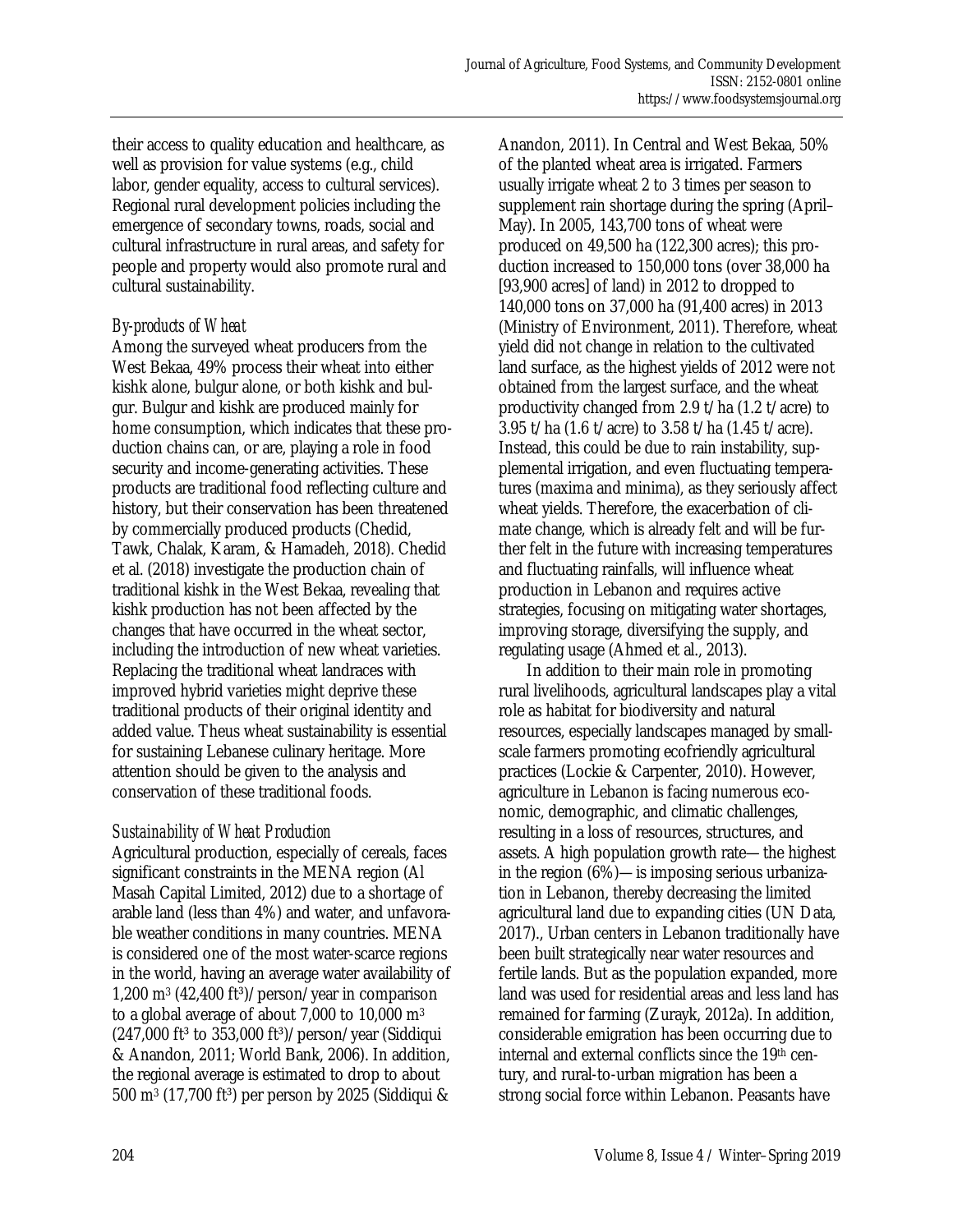moved to the cities to pursue improved living conditions or to escape the horrors of war and poverty (Abu Khalil, 1989). These demographic shifts have resulted in a reduction in farming and a transformation of the production patterns and agricultural and rural landscapes. Supporting farmers—especially small-scale farmers, who are the stewards of the land and natural resources—is important in order to sustain traditional farming practices and preserve the cultural landscapes. The Lebanese government, as well as the private sector (e.g., NGOs and research and development institutions), can play a vital role in this respect. Access to finance, markets, and knowledge must be promoted for wheat farmers to support the traditional production of wheat and its by-products.

 In addition, food and landscape are very closely interrelated and represent the two sides of a heritage (Zurayk, 2012a; Zurayk, 2012b); if one of these two is subject to change, the second is affected. Concurrently, according to Muchnik and De Sainte Marie (2010), the landscape evolves with the diet and eating habits of people, and the demand for traditional and local food production can have a positive impact on landscape and agrobiodiversity. On the contrary, however, an increased demand for processed and imported food can have damaging effects on preserving landscape and agrobiodiversity. Therefore, in addition to supporting farmers, influencing consumers plays an important role in preserving wheat production and its traditional by-products.

### **Conclusion and Recommendations**

Wheat is a staple grain in the Lebanese diet and the Levantine breadbasket. This study reveals that integrated production systems in West Bekaa are adopted by a considerable number of farmers, and such systems hold substantial potential for sustainability. Wheat production in particular, and the agricultural sector in general, are under serious threat. The important challenges faced by farmers are revealed in this study. Farmers in West Bekaa are highly dependent on improved wheat varieties and have abandoned landraces. They have been suffering from a lack of tenure security, where most wheat producers are tenants in a country characterized by a laissez-faire agricultural policy

that constrains their agricultural development and innovation. In addition, they lack access to substantial cooperatives, hindering their marketing strategies. The future of wheat production in Lebanon is critically threatened since wheat farmers are an aging demographic and most wheat farmers rely on government subsidies. In order to promote the sustainability of wheat production in Lebanon, further investigation and research are needed to identify producers using landraces because conserving landraces is vital for retaining agrobiodiversity and promoting food security. In addition, wheat landraces are important for the sustainability of original identity and the added value of their by-products, kishk and bulgur. Being an essential raw material for different traditional products, sustaining wheat is crucial for sustaining Lebanese culinary heritage. Certification and quality control could play an important role in this respect, such as by urging producers to use wheat landraces in the production of these by-products. The promotion of cooperatives would result in organizing and linking farmers to producers, hence also increasing the demand for local wheat varieties.

 More attention should be given to analyzing and conserving these traditional foods. Giving farmers the right incentives for planting and conserving wheat landraces from the Levant, where they originated, and preserving buffer zones for wild crop relatives holds significant potential in this respect. Knowledge management, knowledge sharing, and extension services could effectively promote sustainability in agriculture, and offering farmers security over land tenure would permit them to invest in sustainable production systems. Moreover, developing strong cooperatives would aid farmers in purchasing inputs and marketing their products. Spreading awareness of the benefits of local food systems and the challenges that wheat farmers face would encourage consumers to eat locally produced food. In addition, supporting Lebanese culinary heritage through tourism and other cultural activities would aid in sustaining traditional products, such as the traditional kishk and bulgur.

 Threatened by climate change, wheat production sustainability requires specific strategies that focus on mitigating water shortages and improving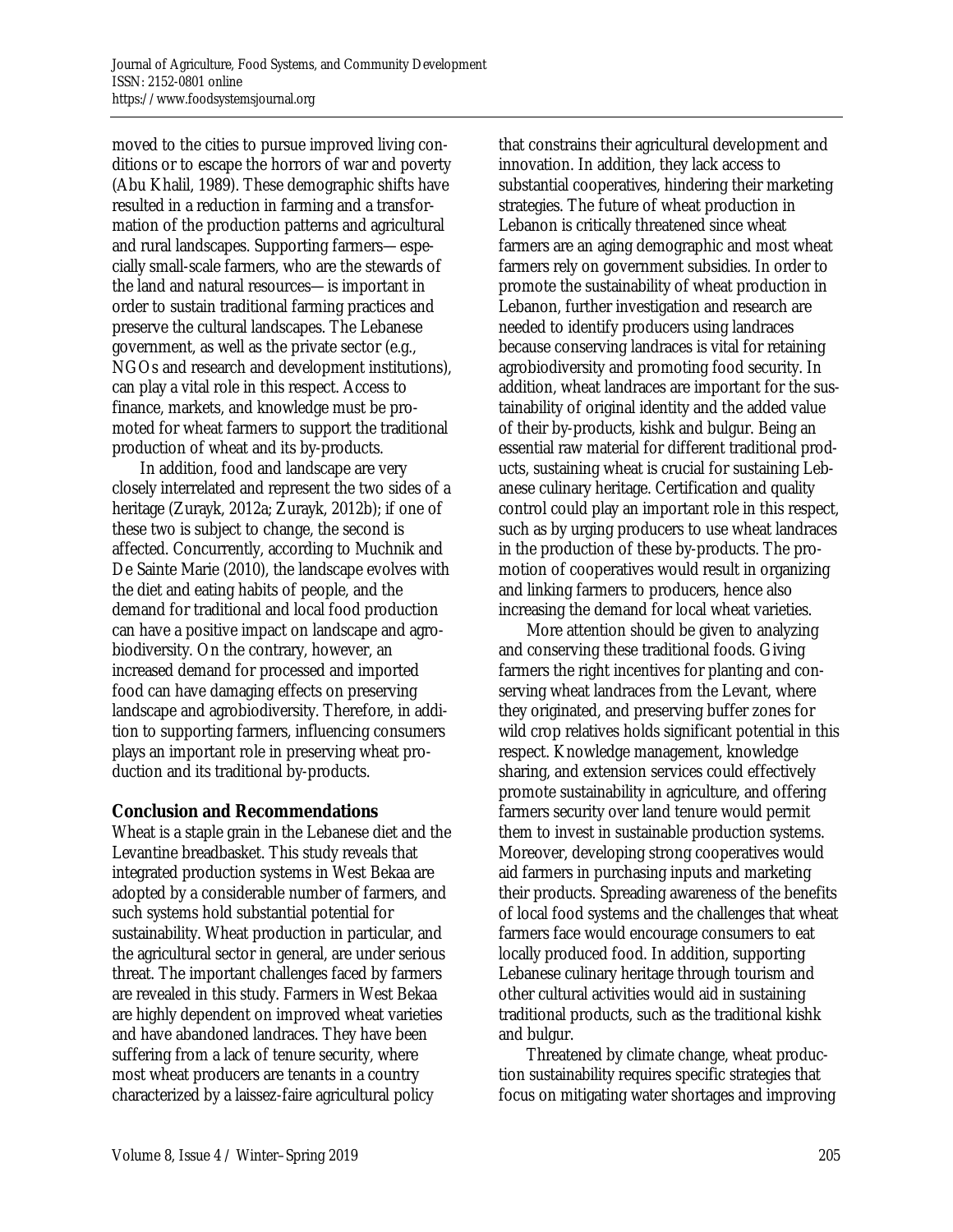its storage, supply diversification, and regulation. Developing policies to support farmers, their production, and their livelihoods holds great potential for sustaining the entire farming sector in general and wheat production in particular. In order to target such specific policies in a specific context, it would be very valuable and beneficial to conduct comprehensive studies and collect information on the diversity of small-scale family farms, their sources of income, their performance, and their livelihood strategies (Bush, 2016). The current study manifests a first step in assessing the state of wheat farmers in the West Bekaa. Further studies are recommended to encompass all wheat farmers across Lebanon.

### **Acknowledgments**

We thank professor Samih el Hajj for assisting in confirming the terminology of the wheat varieties, Dr. Suzy Roufael in defining *in situ* and *ex situ* conservation of landraces, and all members of the Environment and Sustainable Development Unit at the American University of Beirut for their help with the survey.

### **References**

- Abu Khalil, A. (1989). The society and its environment. In T. Collelo (Ed.), *Lebanon: A country study* (pp. 41–86). Washington, DC: Library of Congress, Federal Research Division.
- Ahmed, G., Hamrick, D., Guinn, A., Abdulsamad, A., & Gereffi, G. (2013). Wheat value chains and food security in the Middle East and North Africa region. Durham, North Carolina: Duke University, Duke Center on Globalization, [Governance and Competitiveness. Retrieved from https://sites.duke.edu/minerva/files/2014/04/2013-08-](https://sites.duke.edu/minerva/files/2014/04/2013-08-28_CGGC_Report_Wheat_GVC_and_food_security_in_MENA.pdf) 28\_CGGC\_Report\_Wheat\_GVC\_and\_food\_security\_in\_MENA.pdf
- Al Masah Capital Limited. (2012). *MENA food security: Are we doing enough to feed the population?* Dubai, UAE, Al Masah Capital Management Limited. Retrieved from http://www.almasahcapital.com/images/reports/report\_20.pdf
- Allen, P. (2010). Realizing justice in local food systems. *Cambridge Journal of Regions, Economy and Society, 3*(2), 295–308. https://doi.org/10.1093/cjres/rsq015
- Altieri, M. A., & Merrick, L. C. (1988). Agroecology and in situ conservation of native crop diversity in the Third World. In E. O. Wilson & F. M. Peters (Eds.), *Biodiversity* (Chapter 41). Washington, D.C.: National Academies Press. Retrieved from https://www.ncbi.nlm.nih.gov/books/NBK219289/
- Anderson, S. (2003). Sustaining livelihoods through animal genetic resources. In CIP-UPWARD. *Conservation and sustainable use of agricultural biodiversity*. *A source book* (pp. 1–6)*.* Los Banos, Philippines: International Potato Center-Users Perspectives with Agricultural Research and Development.
- Assi, R. (2005). *Project on "Conservation and sustainable use of dry land agrobiodiversity in the Near East."* United Nations Development Program (UNDP), Global Environment Facility (GEF), Lebanese Agricultural Research Institute (LARI), and International Center for Agricultural Research in Dry Areas (ICARDA). Final Report of the Lebanese Component.
- Bar-Yosef, O., & Belfer-Cohen, A. (1989). The origins of sedentism and farming communities in the Levant. *Journal of World Prehistory, 3*(4), 447–498. https://doi.org/10.1007/BF00975111
- Blominvest Bank. (2016, May 13). *The Lebanese wheat market: A lay of the land.* Retrieved from [http://blog.blominvestbank.com/wp-content/uploads/2016/05/The-Lebanese-Wheat-Market-A-Lay-of-the-](http://blog.blominvestbank.com/wp-content/uploads/2016/05/The-Lebanese-Wheat-Market-A-Lay-of-the-Land1.pdf)Land1.pdf
- Boller, E. F., Avilla, J., Joerg, E., Malavolta, C., Wijnands, F. G., & Esbjerg, P. (2004). *Integrated production: Principles and technical guidelines* (3rd ed.). Dijon, France: International Organisation for Biological and Integrated Control/West Palearctic Regional Section Bulletin, 27(2). Retrieved from https://www.iobc-wprs.org/ip\_ipm/archive/iobc\_bas.pdf
- Bush, R.C. (2016). *Family farming in the Near East and North Africa* (Working Paper No. 151). Brasilia: International Policy Centre for Inclusive Growth, United Nations Development Programme, and Food and Agriculture Organization of the United Nations.
- Camacho Villa, T. C., Maxted, N., Scholten, M., & Ford-Lloyd, B. (2005). Defining and identifying crop landraces. *Plant Genetic Resources, 3*(3), 373–384. https://doi.org/10.1079/PGR200591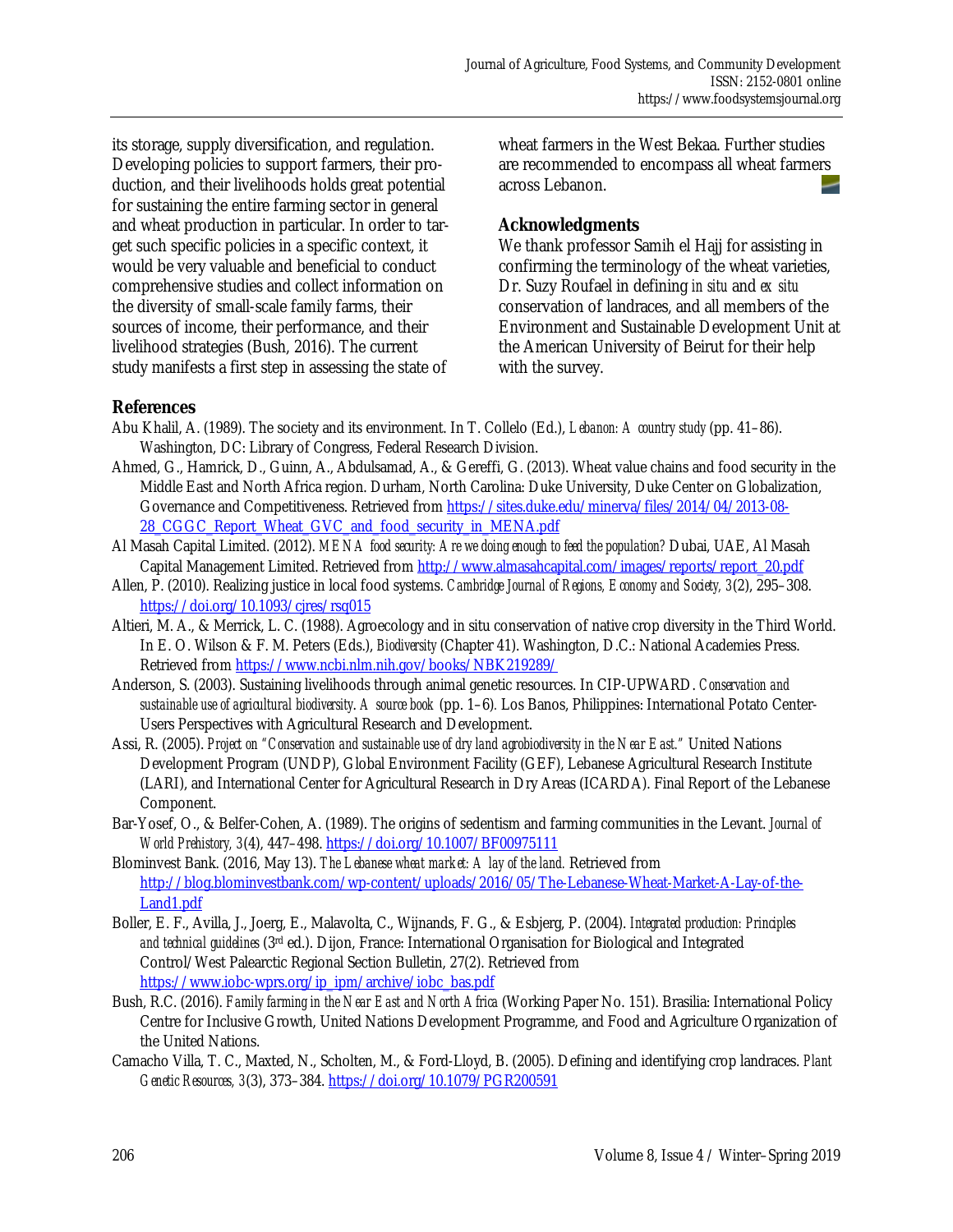- Caraher, M., Dixon, P., Lang, T., & Carr-Hill, R. (1999). The state of cooking in England: The relationship of cooking skills to food choice. *British Food Journal, 101*(8), 590–609. https://doi.org/10.1108/00070709910288289
- Carvalho, F. P. (2006). Agriculture, pesticides, food security and food safety. *Environmental Science & Policy, 9*(7–8), 685– 692. https://doi.org/10.1016/j.envsci.2006.08.002
- Chalak, L., & Sabra, N. (Eds.). (2015). Lebanon: Second report on the state of plant genetic resources for food and agriculture. Retrieved from http://www.fao.org/pgrfa-gpa-archive/lbn/lebanon2.pdf
- Chedid, M., Tohmé Tawk, S., Chalak, A., Karam, S., & Hamadeh, S. (2018). The Lebanese kishk: A traditional dairy product in a changing local food system. *Journal of Food Research*, 7(5), 16–23. https://doi.org/10.5539/jfr.v7n5p16
- Daher, M. (1974). *Tarikh Lubnan al litimai i 1914-1926. [The Social History of Lebanon 1914–1926].* Beirut: Al Shrgiyya Publishers.
- Esquinas-Alcázar, J. (2005). Protecting crop genetic diversity for food security: Political, ethical and technical challenges. *Nature Reviews Genetics, 6*(12), 946–953. https://doi.org/10.1038/nrg1729
- Fisher, A. (1997). What is community food security? *Urban Ecologist, 2,* 3–4.
- Follieri, M. (1973). Cereali del villaggio neolitico di Passo di Corvo (Foggia) [Cereals from the Neolithic village of Passo di Corvo (Foggia)]. *Annali di Botanica, 32,* 49-61.
- Food and Agriculture Organization of the United Nations [FAO]. (2008). Climate change and biodiversity for food and agriculture (Document No. HLC/08/BAK/3). FAO, Rome. Retrieved from
- http://www.fao.org/uploads/media/FAO\_2008a\_climate\_change\_and\_biodiversity\_02.pdf Gilley, J. E., & Risse, L. M. (2000). Runoff and soil loss as affected by the application of manure. *Transactions of the American Society of Agricultural Engineers*, *43*(6), 1583–1588. https://doi.org/10.13031/2013.3058
- Global Forum on Agricultural Research [GFAR]. (2016). Farming makeover needed to attract youth. Retrieved from http://www.gfar.net/news/farming-makeover-needed-attract-youth
- Gottlieb, R., & Joseph, H. (1997, October). *Building toward the millennium: Understanding the past and envisioning the future of the Community Food Security Coalition*. Discussion paper distributed at First National Community Food Security Conference, Los Angeles, California.
- Grain. (1996). Ex situ conservation: When the fridge breaks down. *Seedling.* Retrieved from https://www.grain.org/es/article/entries/330-ex-situ-conservation-when-the-fridge-breaks-down
- Guarino, L., & Lobell, D.B. (2011). A walk on the wild side. *Nature Climate Change, 1,* 374–375. https://doi.org/10.1038/nclimate1272
- Harrigan, J. (2014). An economic analysis of national food sovereignty policies in the Middle East: The case of Lebanon and Jordan. In Z. Babar & S. Mirgani (Eds.), *Food security in the Middle East* (Chapter 3)*.* Oxford, UK: Oxford University Press. https://doi.org/10.1093/acprof:oso/9780199361786.003.0003
- Hellin, J., & Meijer, M. (2006). *Guideline for value chain analysis.* Geneva: Food and Agriculture Organization of the United Nations [FAO]. Retrieved from http://www.fao.org/3/a-bq787e.pdf
- Hendrickson, J. R., Hanson, J. D., Tanaka, D. L., & Sassenrath, G. (2008). Principles of integrated agricultural systems: Introduction to processes and definition. *Renewable Agriculture and Food Systems, 23*(4), 265–271. https://doi.org/10.1017/S1742170507001718
- Kislev, M. E. (1984). Emergence of wheat agriculture. *Paléorient, 10*(2), 61–70. https://doi.org/10.3406/paleo.1984.940
- Lal, R., Reicosky, D. C., & Hanson, J. D. (2007). Evolution of the plow over 10,000 years and the rationale for no-till farming. *Soil and Tillage Research, 93*(1), 1–12. https://doi.org/10.1016/j.still.2006.11.004
- Lebanese Agriculture Research Institute (LARI) & Republic of Lebanon Ministry of Agriculture [MoA]. (2014). *Wheat cultivation in Lebanon* [in Arabic].
- Lockie, S., & Carpenter, D. (Eds.). (2010). *Agriculture, biodiversity and markets: Livelihoods and agroecology in comparative perspective*. London: Routledge.
- Madry, W., Mena, Y., Roszkowska-Madra, B., Gozdowski, D., Hryniewski, R. & Castel, J. M. (2013). An overview of farming system typology methodologies and its use in the study of pasture-based farming system: A review. *Spanish Journal of Agricultural Research, 11*(2), 316–326. https://doi.org/10.5424/sjar/2013112-3295
- Markou, M., & Stavri, G. (2005). *National agricultural policy report Lebanon*. Cyprus: Agricultural Research Institute. Retrieved from http://www.databank.com.lb/docs/National%20Agricultural%20Policy%20Report.pdf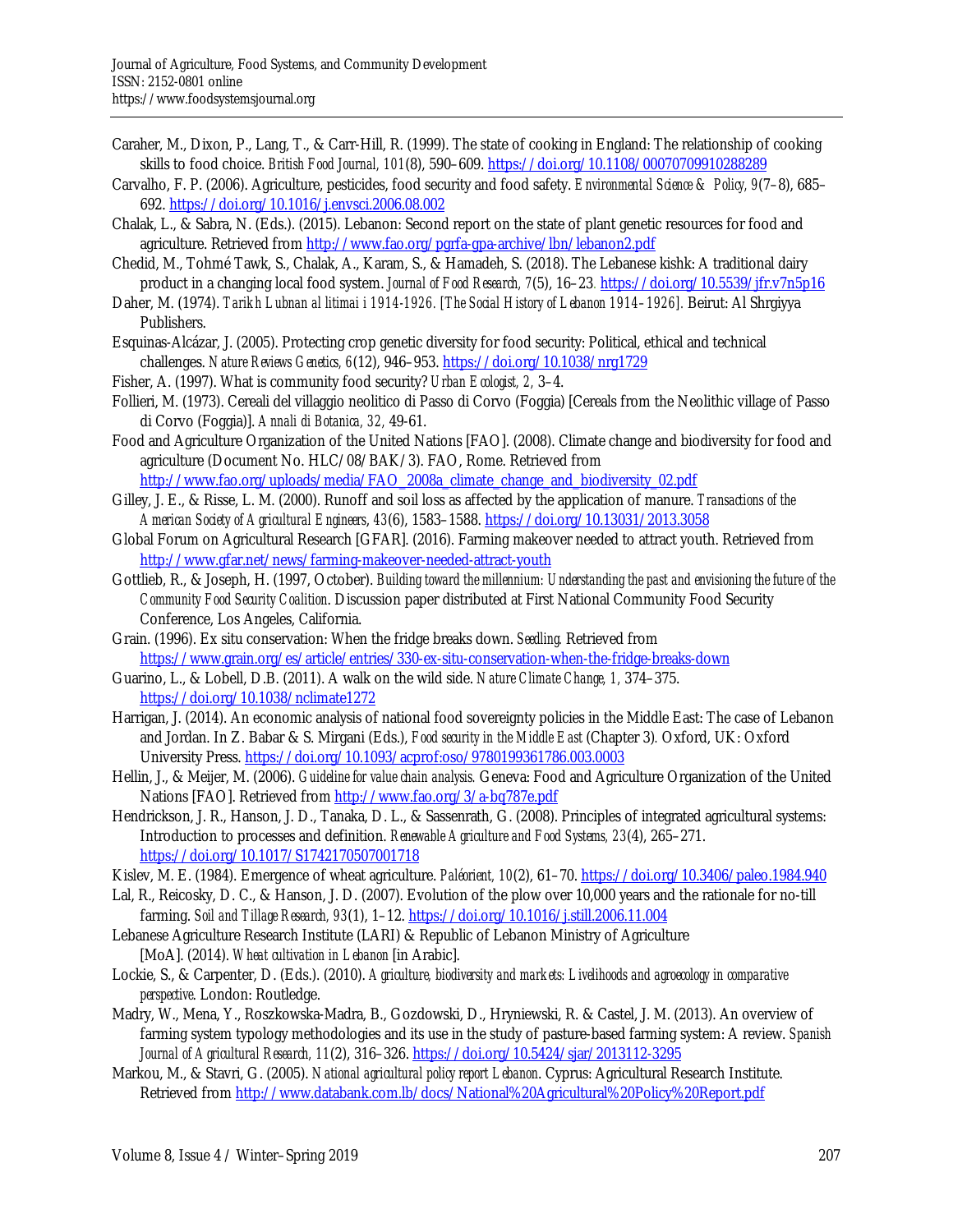- Maxted, N., Ford-Lloyd, B. V., Jury, S., Kell, S., & Scholten, M. (2006). Towards a definition of a crop wild relative. *Biodiversity & Conservation, 15*(8), 2673–2685. https://doi.org/10.1007/s10531-005-5409-6
- McCorriston, J., & Hole, F. (1991). The ecology of seasonal stress and the origins of agriculture in the Near East. *American Anthropologist, 93*(1), 46–69. https://doi.org/10.1525/aa.1991.93.1.02a00030
- Muchnik, J., & De Sainte Marie, C., (Eds). (2010). *Le temps des SYAL (Systèmes Agroalimentaires Localisés): Techniques, vivres et territoires* [The time of the localized food systems : Techniques, food, and land]. Versailles, France: Editions Quæ. Update Science & Technologies. https://doi.org/10.3917/quae.muchn.2010.01
- Nigatu, G., & Motamed, M. (2015). *Middle East and North Africa region: An important driver of world agricultural trade* (Report AES-88). U.S. Department of Agriculture, Economic Research Service. Retrieved from https://permanent.access.gpo.gov/gpo64990/aes88.pdf
- Ohlsson, T. (2014). Sustainability and food production. In Y. Motarjemi & H. Lelieveld (Eds.), *Food safety management: A practical guide for the food industry* (pp. 1085–1097). London: Elsevier. https://doi.org/10.1016/B978-0-12-381504-0.00043-3
- Parham, J., Deng, S., Raun, W., & Johnson, G. (2002). Long-term cattle manure application in soil. *Biology and Fertility of Soils, 35*(5), 328–337. https://doi.org/10.1007/s00374-002-0476-2
- Qamar, K. (2012). Lebanon. Global Forum for Rural Advisory Services. Retrieved from [https://www.g-fras.org/en/knowledge/extension-training-directory/130-world-wide-extension](https://www.g-fras.org/en/knowledge/extension-training-directory/130-world-wide-extension-study/asia/western-asia/309-lebanon.html#resources)study/asia/western-asia/309-lebanon.html#resources
- Quitta H. (1971). Der Balkan als Mittler zwischen Vorderem Orient und Europa. In F. Schlette (Ed.), *Evolution und Revolution im Alien Orient und in Europa* (pp. 38–63). Berlin: Akademie Verlag.
- Republic of Lebanon Ministry of Agriculture [MoA], Food and Agriculture Organization of the United Nations [FAO], & Italian Ministry of Foreign Affairs. (2012). Résultats globaux du module de base du Recensement de l'agriculture*.*  Projet "Observatoire Libanais de Développement Agricole" [Overall results of the basic module of the Census of agriculture. Project "Lebanese Observatory of Agriculture Development"]. Beirut, Lebanon.
- Republic of Lebanon Ministry of Environment & United Nations Development Programme [UNDP]. (2011). Lebanon's second national communication to the United Nations Framework Convention on Climate Change*.* Retrieved from http://climatechange.moe.gov.lb/viewfile.aspx?id=19
- Republic of Lebanon Ministry of Finance [MoF] & UNDP. (2012). *Wheat and bread subsidies 2007–2011*. Ministry of [Finance Thematic Reports. Retrieved from http://www.finance.gov.lb/en-us/Finance/Rep-Pub/DRI-](http://www.finance.gov.lb/en-us/Finance/Rep-Pub/DRI-MOF/Thematic%20Reports//Thematic%20Report%20Wheat%20subsidy%20Final%202.pdf)MOF/Thematic%20Reports//Thematic%20Report%20Wheat%20subsidy%20Final%202.pdf
- Sadr, S.K. (1972). *Land tenure in Lebanon* (Doctoral dissertation). American University of Beirut.
- Sassenrath, G. F., Hanson, J. D., Hendrickson, J. R., Archer, D. W., Halloran, J. M., & Steiner, J. J. (2009). Principles of dynamic integrated agricultural systems: Lessons learned from an examination of Southeast production systems. In P. Bohlen & G. House (Eds.), *Sustainable agro-ecosystem management: Integrating ecology, economics, and society* (pp. 259–269)*.*  Boca Raton, Florida: CRC Press.
- Siddiqi, A., & Anadon, L. D. (2011). The water–energy nexus in Middle East and North Africa. *Energy policy, 39*(8), 4529– 4540. https://doi.org/10.1016/j.enpol.2011.04.023
- Tohmé Tawk, S., Abi Said, M., & Hamadeh, S. (2014). Urban agriculture and food security in the Middle Eastern context: A case study from Lebanon and Jordan. In Z. Babar & S. Mirgani (Eds.), *Food security in the Middle East* (pp. 161–186). Oxford, UK: Oxford University Press. https://doi.org/10.1093/acprof:oso/9780199361786.003.0007
- Tohmé Tawk S., Moussa Z., Hamadeh S., & Abi Saiid, D. (2011). Developing value chains in Amman, Jordan. *Urban Agriculture Magazine, 25,* 54–56. Retrieved from https://www.ruaf.org/developing-value-chains-amman-jordan
- UN Data. (2017). *Lebanon.* United Nations Statistics Division. Retrieved from http://data.un.org/en/iso/lb.html
- Vargas-Lundius, R. (2011). Feeding future generations: Young rural people today—prosperous, productive farmers tomorrow. Proceedings of the Governing Council High-Level Panel and Side Events, International Fund for Agricultural Development [IFAD].
- Vollbrecht, E., & Sigmon, B. (2005). Amazing grass: Developmental genetics of maize domestication. *Biochemical Society Transactions, 33*(6), 1502–1506. https://doi.org/10.1042/BST0331502